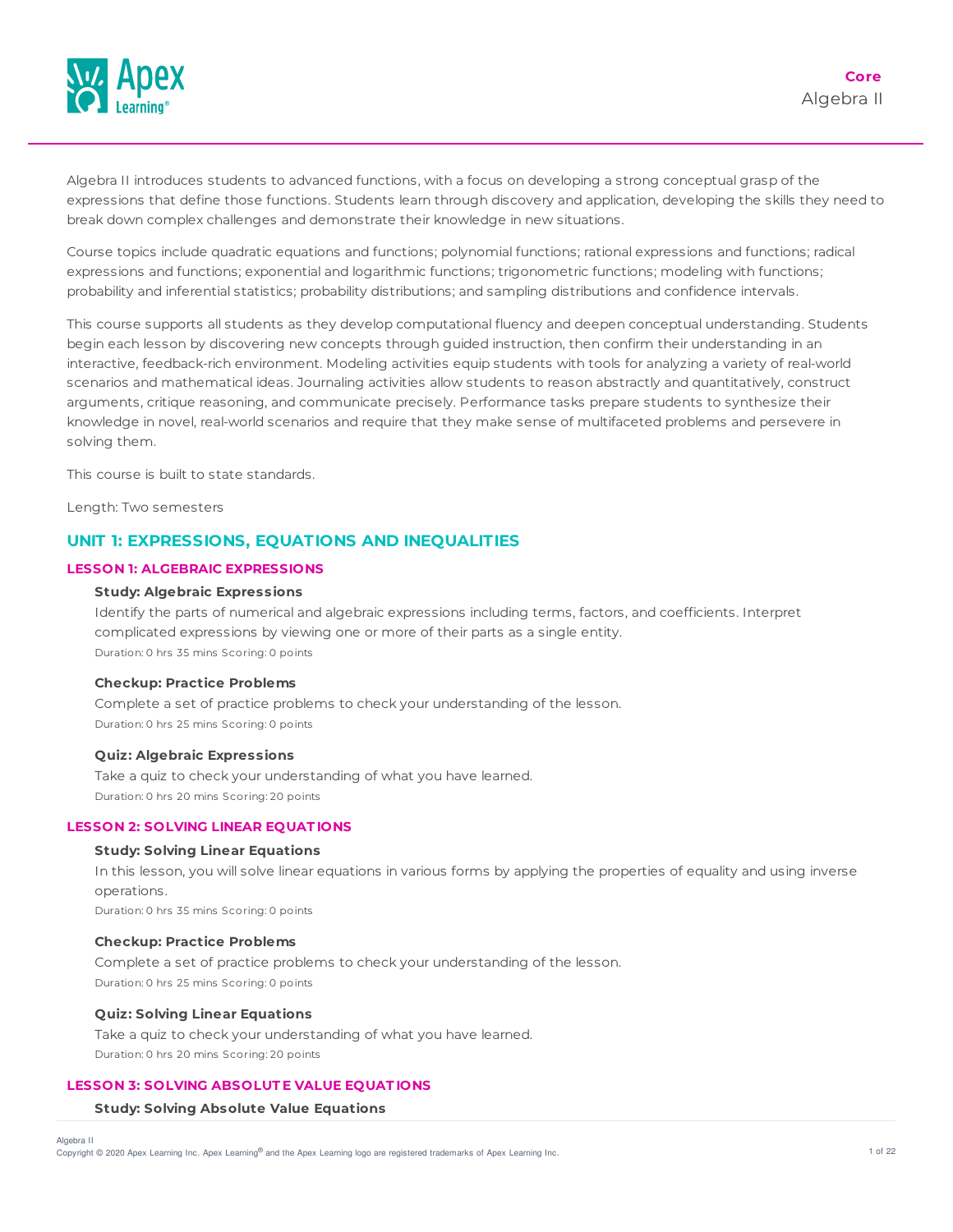In this lesson, you will solve one-variable absolute value equations in various forms by applying the properties of equality and using inverse operations.

Duration: 0 hrs 35 mins Scoring: 0 points

### **Checkup: Practice Problems**

Complete a set of practice problems to check your understanding of the lesson. Duration: 0 hrs 25 mins Scoring: 0 points

### **Quiz: Solving Absolute Value Equations**

Take a quiz to check your understanding of what you have learned. Duration: 0 hrs 20 mins Scoring: 20 points

# **LESSON 4: SOLVING INEQUALIT IES**

### **Study: Solving Inequalities**

In this lesson you will solve one-variable linear and absolute value inequalities in various forms by using inverse operations, writing compound inequalities, and graphing. Duration: 0 hrs 35 mins

### **Checkup: Practice Problems**

Complete a set of practice problems to check your understanding of the lesson. Duration: 0 hrs 25 mins

### **Quiz: Solving Inequalities**

Take a quiz to check your understanding of what you have learned. Duration: 0 hrs 20 mins Scoring: 20 points

### **Practice: Modeling: Solving Inequalities**

Use a number line to represent the possible answers that exist for a given problem. Duration: 0 hrs 30 mins Scoring: 20 points

### **LESSON 5: LIT ERAL EQUAT IONS AND FORMULAS**

#### **Study: Literal Equations and Formulas**

In this lesson you will rewrite literal equations and formulas in various forms to solve for a quantity of interest and use them to solve real-world problems. Duration: 0 hrs 35 mins Scoring: 0 points

#### **Checkup: Practice Problems**

Complete a set of practice problems to check your understanding of the lesson. Duration: 0 hrs 25 mins Scoring: 0 points

### **Quiz: Literal Equations and Formulas**

Take a quiz to check your understanding of what you have learned. Duration: 0 hrs 20 mins Scoring: 20 points

### **LESSON 6: EXPRESSIONS, EQUAT IONS, AND INEQUALIT IES WRAP-UP**

### **Review: Expressions, Equations, and Inequalities**

Check your understanding of the unit. Duration: 0 hrs 25 mins Scoring: 0 points

### **T est (CS): Expressions, Equations, and Inequalities**

Take a computer-scored test to check what you have learned in this unit. Duration: 0 hrs 40 mins Scoring: 50 points

# **UNIT 2: FUNCTIONS AND RELATIONS**

# **LESSON 1: FUNCT IONS**

Algebra II

### **Study: Functions**

Learn the definition of a function, and understand and identify the domain and range. Explore absolute value and square root functions.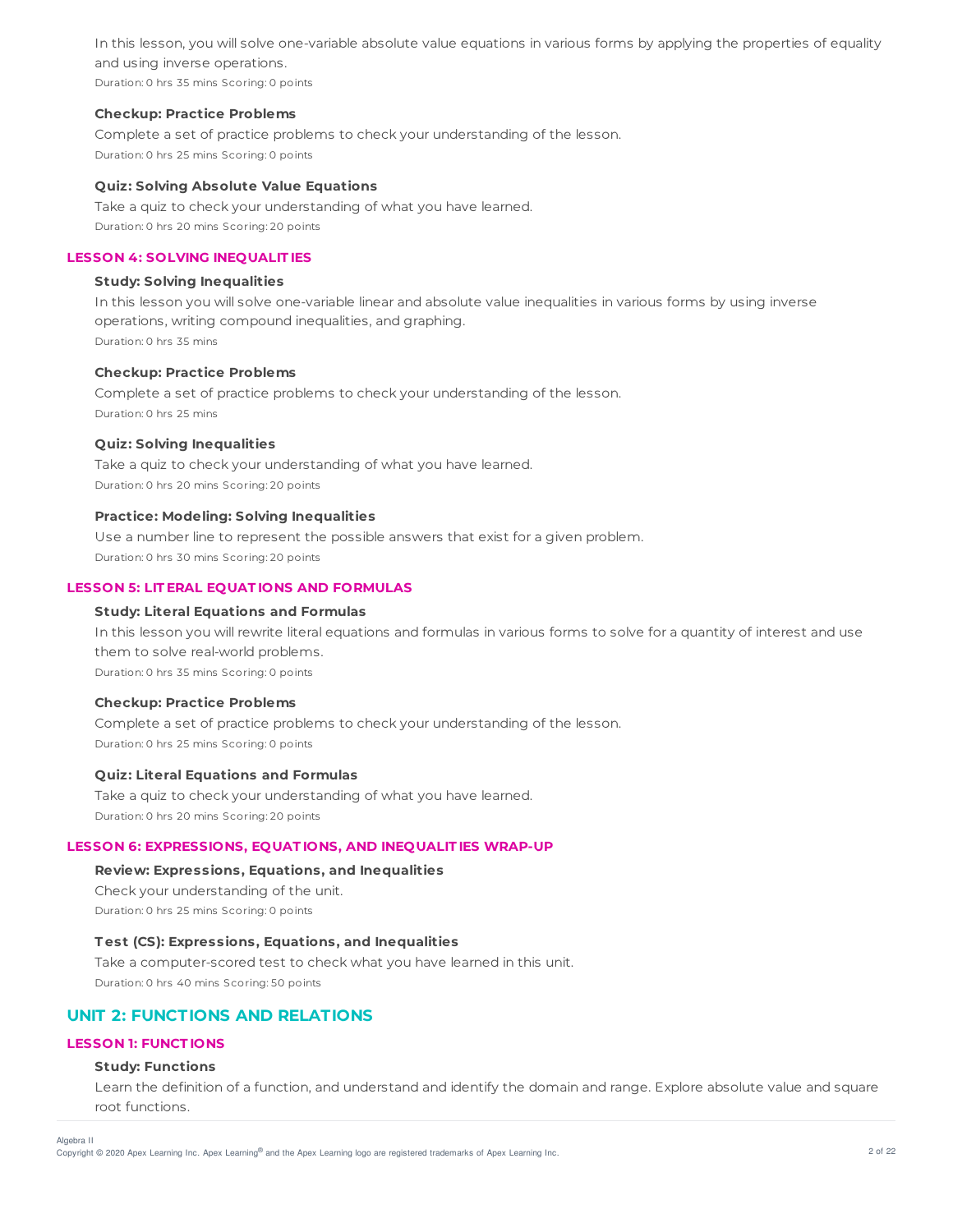Complete a set of practice problems to check your understanding of the lesson. Duration: 0 hrs 25 mins Scoring: 0 points

### **Quiz: Functions**

Take a quiz to check your understanding of what you have learned. Duration: 0 hrs 20 mins Scoring: 20 points

# **LESSON 2: GRAPHING FUNCT IONS**

### **Study: Graphing Functions**

Become familiar with graphs of the linear, quadratic, reciprocal, square root, cube root, and absolute value parent functions. Explore piecewise functions, including step functions, and their applications.

Duration: 0 hrs 35 mins Scoring: 0 points

### **Checkup: Practice Problems**

Complete a set of practice problems to check your understanding of the lesson. Duration: 0 hrs 25 mins Scoring: 0 points

### **Quiz: Graphing Functions**

Take a quiz to check your understanding of what you have learned. Duration: 0 hrs 20 mins Scoring: 20 points

# **LESSON 3: T RANSFORMING FUNCT IONS**

### **Study: T ransforming Functions**

Learn about transformations of parent functions, including vertical and horizontal compressions and stretches and vertical and horizontal shifts. Understand how constants in the equation of a function are connected to these transformations.

Duration: 0 hrs 35 mins Scoring: 0 points

### **Checkup: Practice Problems**

Complete a set of practice problems to check your understanding of the lesson. Duration: 0 hrs 25 mins Scoring: 0 points

#### **Quiz: T ransforming Functions**

Take a quiz to check your understanding of what you have learned. Duration: 0 hrs 20 mins Scoring: 20 points

# **LESSON 4: COMBINING FUNCT IONS**

#### **Study: Combining Functions**

Add, subtract, multiply, and divide functions. Apply function operations in real-world settings. Duration: 0 hrs 35 mins Scoring: 0 points

#### **Checkup: Practice Problems**

Complete a set of practice problems to check your understanding of the lesson. Duration: 0 hrs 25 mins Scoring: 0 points

#### **Quiz: Combining Functions**

Take a quiz to check your understanding of what you have learned. Duration: 0 hrs 20 mins Scoring: 20 points

# **LESSON 5: INVERSE FUNCT IONS**

#### **Study: Inverse Functions**

Find inverses of functions. Understand the relationship between the domain and range of a function and its inverse. Understand one-to-one functions, and how to use the horizontal line test to see whether a function has an inverse function.

Duration: 0 hrs 35 mins Scoring: 0 points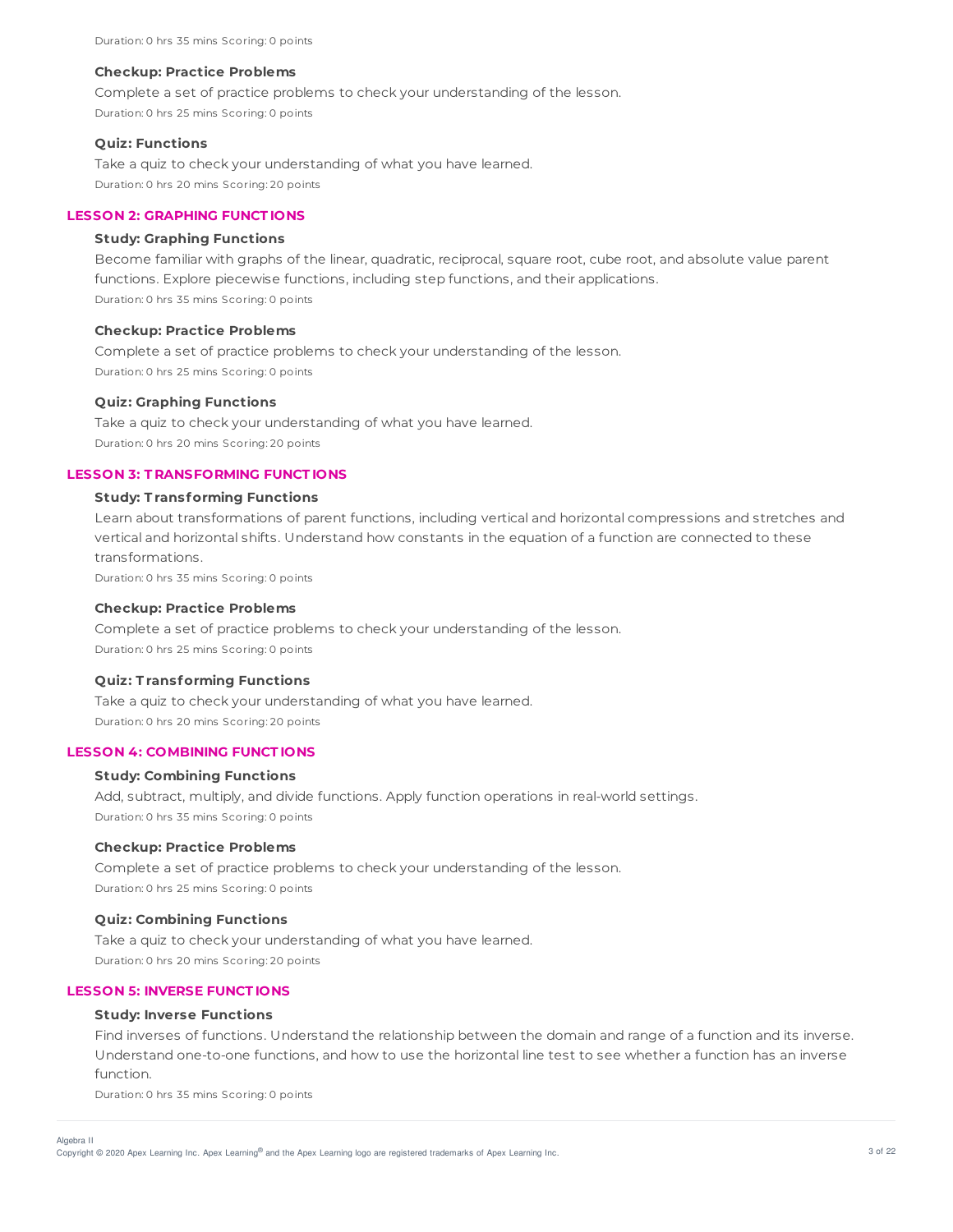Complete a set of practice problems to check your understanding of the lesson. Duration: 0 hrs 25 mins Scoring: 0 points

#### **Quiz: Inverse Functions**

Take a quiz to check your understanding of what you have learned. Duration: 0 hrs 20 mins Scoring: 20 points

### **LESSON 6: FUNCT IONS AND RELAT IONS WRAP-UP**

### **Review: Functions and Relations**

Check your understanding of the unit. Duration: 0 hrs 25 mins Scoring: 0 points

# **T est (CS): Functions and Relations**

Take a computer-scored test to check what you have learned in this unit. Duration: 0 hrs 40 mins Scoring: 50 points

### **UNIT 3: QUADRATIC FUNCTIONS**

### LESSON 1: **FACTORING**  $X^2$  +  $BX$  +  $C$

#### Study: Factoring  $x^2 + bx + c$

Learn about factoring quadratic trinomials with leading coefficients of 1; rules for finding the constant term and coefficient of the <sup>x</sup>-term; using a table to factor trinomials; and diagramming signs while factoring trinomials. Duration: 0 hrs 35 mins Scoring: 0 points

#### **Checkup: Practice Problems**

Complete a set of practice problems to check your understanding of the lesson. Duration: 0 hrs 25 mins Scoring: 0 points

### **Quiz: Binomial Factors of T rinomials**

Take a quiz to check your understanding of what you have learned. Duration: 0 hrs 20 mins Scoring: 20 points

### **Quiz: Factoring T rinomials**

Take a quiz to check your understanding of what you have learned. Duration: 0 hrs 20 mins Scoring: 20 points

#### LESSON 2: **FACTORING**  $AX^2 + BX + C$

#### **Study: Factoring ax <sup>2</sup> + bx + <sup>c</sup>**

Learn about factoring trinomials with leading coefficients other than 1; factoring out a leading coefficient of -1; how values of factors relate to values of a trinomial; finding factor pairs of leading coefficients and constant terms; and finding signs in factors of trinomials with leading coefficients other than 1. Duration: 0 hrs 35 mins Scoring: 0 points

#### **Checkup: Practice Problems**

Complete a set of practice problems to check your understanding of the lesson. Duration: 0 hrs 25 mins Scoring: 0 points

#### **Quiz: Factoring T rinomials (Basic)**

Take a quiz to check your understanding of what you have learned. Duration: 0 hrs 20 mins Scoring: 20 points

### **Quiz: Factoring T rinomials (Advanced)**

Take a quiz to check your understanding of what you have learned. Duration: 0 hrs 20 mins Scoring: 20 points

### **LESSON 3: SPECIAL CASES**

### **Study: Special Cases**

Identify and factor differences of squares and perfect-square trinomials.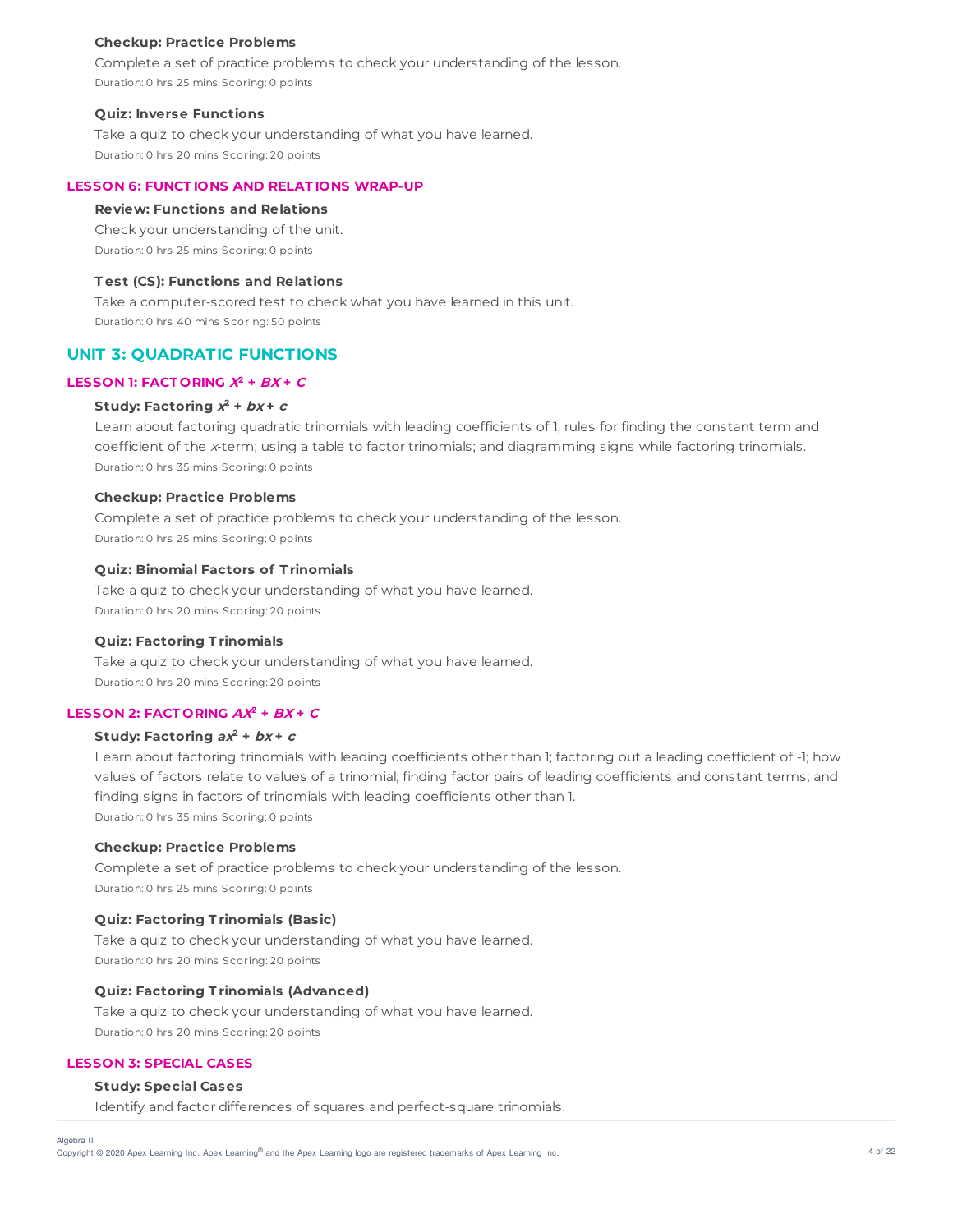Complete a set of practice problems to check your understanding of the lesson. Duration: 0 hrs 25 mins Scoring: 0 points

### **Quiz: Factoring a Difference of Squares**

Take a quiz to check your understanding of what you have learned. Duration: 0 hrs 20 mins Scoring: 20 points

### **Quiz: Factoring Perfect Square T rinomials**

Take a quiz to check your understanding of what you have learned. Duration: 0 hrs 20 mins Scoring: 20 points

### **Quiz: Sum or Difference of T wo Cubes**

Take a quiz to check your understanding of what you have learned. Duration: 0 hrs 20 mins Scoring: 20 points

### **Journal: Breakdown Ahead**

Explain your understanding of factoring to help a peer solve a problem. Duration: 0 hrs 30 mins Scoring: 20 points

### **LESSON 4: SOLVING QUADRAT IC EQUAT IONS**

#### **Study: Solving Quadratic Equations**

Learn about solving quadratic equations using factoring and the zero product rule, manipulating a quadratic equation into standard form, and solving quadratic equations with perfect-square trinomials. Duration: 0 hrs 35 mins Scoring: 0 points

### **Checkup: Practice Problems**

Complete a set of practice problems to check your understanding of the lesson. Duration: 0 hrs 25 mins Scoring: 0 points

### **Quiz: Factoring with the Zero Product Rule**

Take a quiz to check your understanding of what you have learned. Duration: 0 hrs 20 mins Scoring: 20 points

### **Quiz: Converting Quadratics to Standard Form**

Take a quiz to check your understanding of what you have learned. Duration: 0 hrs 20 mins Scoring: 20 points

### **Quiz: Quadratics with Perfect Square T rinomials**

Take a quiz to check your understanding of what you have learned. Duration: 0 hrs 20 mins Scoring: 20 points

### **LESSON 5: COMPLET ING T HE SQUARE**

#### **Study: Completing the Square**

Learn the "completing the square" method of solving quadratic equations. Practice adding a strategic number to both sides of an equation to make one side a perfect-square trinomial. Then solve the equation by taking the square root of both sides and simplifying. Use algebra tiles to determine the number needed to complete the square. Duration: 0 hrs 35 mins Scoring: 0 points

#### **Checkup: Practice Problems**

Complete a set of practice problems to check your understanding of the lesson. Duration: 0 hrs 25 mins Scoring: 0 points

#### **Quiz: Completing the Square**

Algebra II

Take a quiz to check your understanding of what you have learned. Duration: 0 hrs 20 mins Scoring: 20 points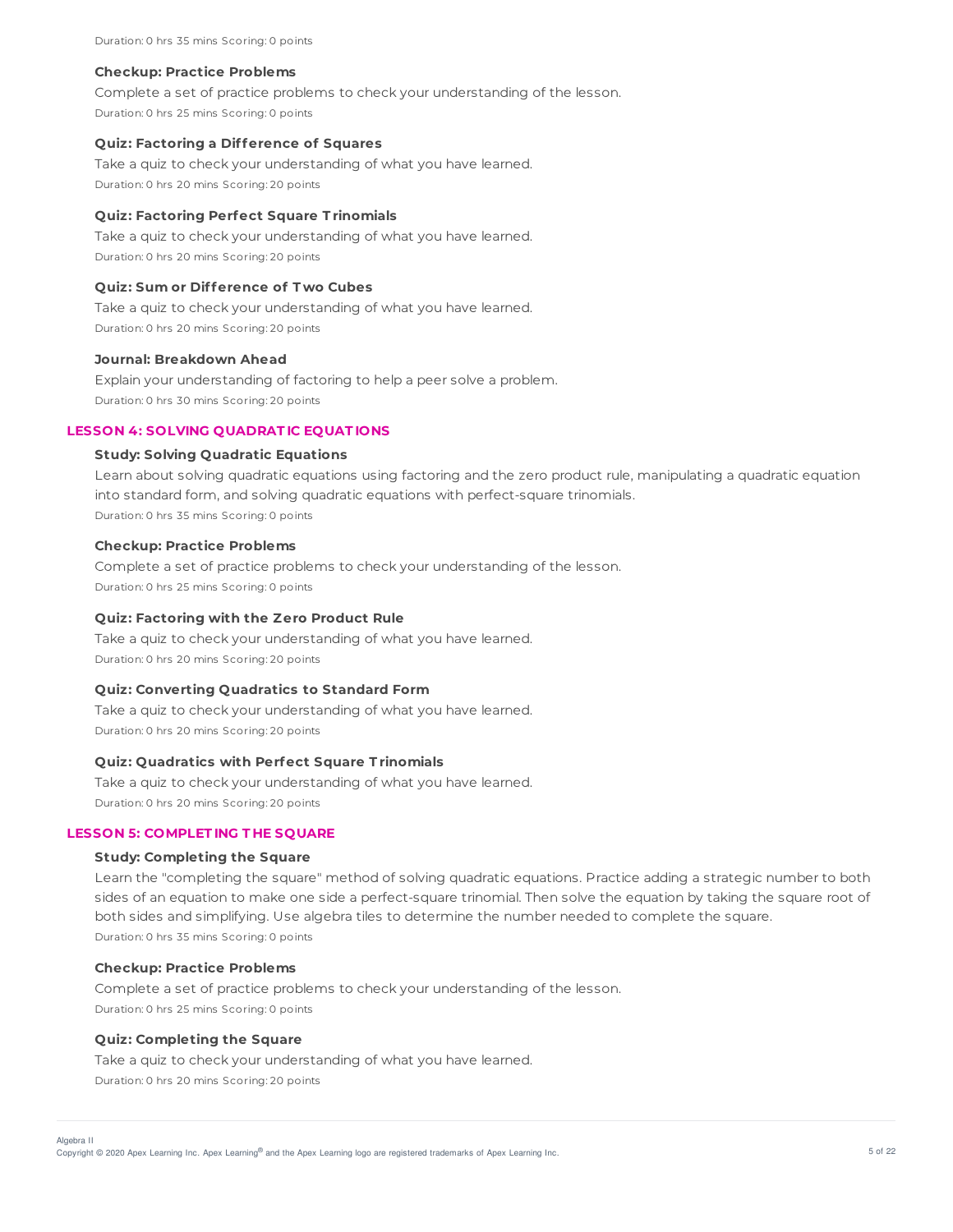### **Quiz: Completing the Square (Advanced)**

Take a quiz to check your understanding of what you have learned. Duration: 0 hrs 20 mins Scoring: 20 points

### **LESSON 6: T HE QUADRAT IC FORMULA**

### **Study: T he Quadratic Formula**

Learn about types of equations that can be solved with the quadratic formula; complex numbers; discriminants; and finding roots (including complex roots) using the quadratic formula. Duration: 0 hrs 35 mins Scoring: 0 points

### **Checkup: Practice Problems**

Complete a set of practice problems to check your understanding of the lesson. Duration: 0 hrs 25 mins Scoring: 0 points

### **Quiz: Complex Numbers and Discriminants**

Take a quiz to check your understanding of what you have learned. Duration: 0 hrs 20 mins Scoring: 20 points

### **Quiz: T he Quadratic Formula**

Take a quiz to check your understanding of what you have learned. Duration: 0 hrs 20 mins Scoring: 20 points

# **LESSON 7: GRAPHS OF QUADRAT IC FUNCT IONS**

#### **Study: Graphs of Quadratic Functions**

Relate factors of a quadratic function to the graph of a parabola and its corresponding x-intercepts. Locate the vertex of a quadratic function graphically and algebraically. Use the discriminant of the quadratic formula to identify the number and types of solutions to a given quadratic equation, as well as to visualize its corresponding graph. Duration: 0 hrs 35 mins Scoring: 0 points

#### **Checkup: Practice Problems**

Complete a set of practice problems to check your understanding of the lesson. Duration: 0 hrs 25 mins Scoring: 0 points

#### **Quiz: Graphs of Quadratic Functions**

Take a quiz to check your understanding of what you have learned. Duration: 0 hrs 20 mins Scoring: 20 points

#### **Quiz: Working with the Discriminant**

Take a quiz to check your understanding of what you have learned. Duration: 0 hrs 20 mins Scoring: 20 points

### **Practice: Modeling: Pumpkin Launch**

Model a graph with real world data. Duration: 0 hrs 30 mins Scoring: 20 points

#### **LESSON 8: IMAGINARY NUMBERS**

#### **Study: Imaginary Numbers**

Learn about imaginary and complex numbers, perform basic arithmetic operations on complex numbers, and solve equations with imaginary and complex numbers. Duration: 0 hrs 35 mins Scoring: 0 points

#### **Checkup: Practice Problems**

Complete a set of practice problems to check your understanding of the lesson. Duration: 0 hrs 25 mins Scoring: 0 points

#### **Quiz: Imaginary Numbers**

Algebra II

Take a quiz to check your understanding of what you have learned. Duration: 0 hrs 20 mins Scoring: 20 points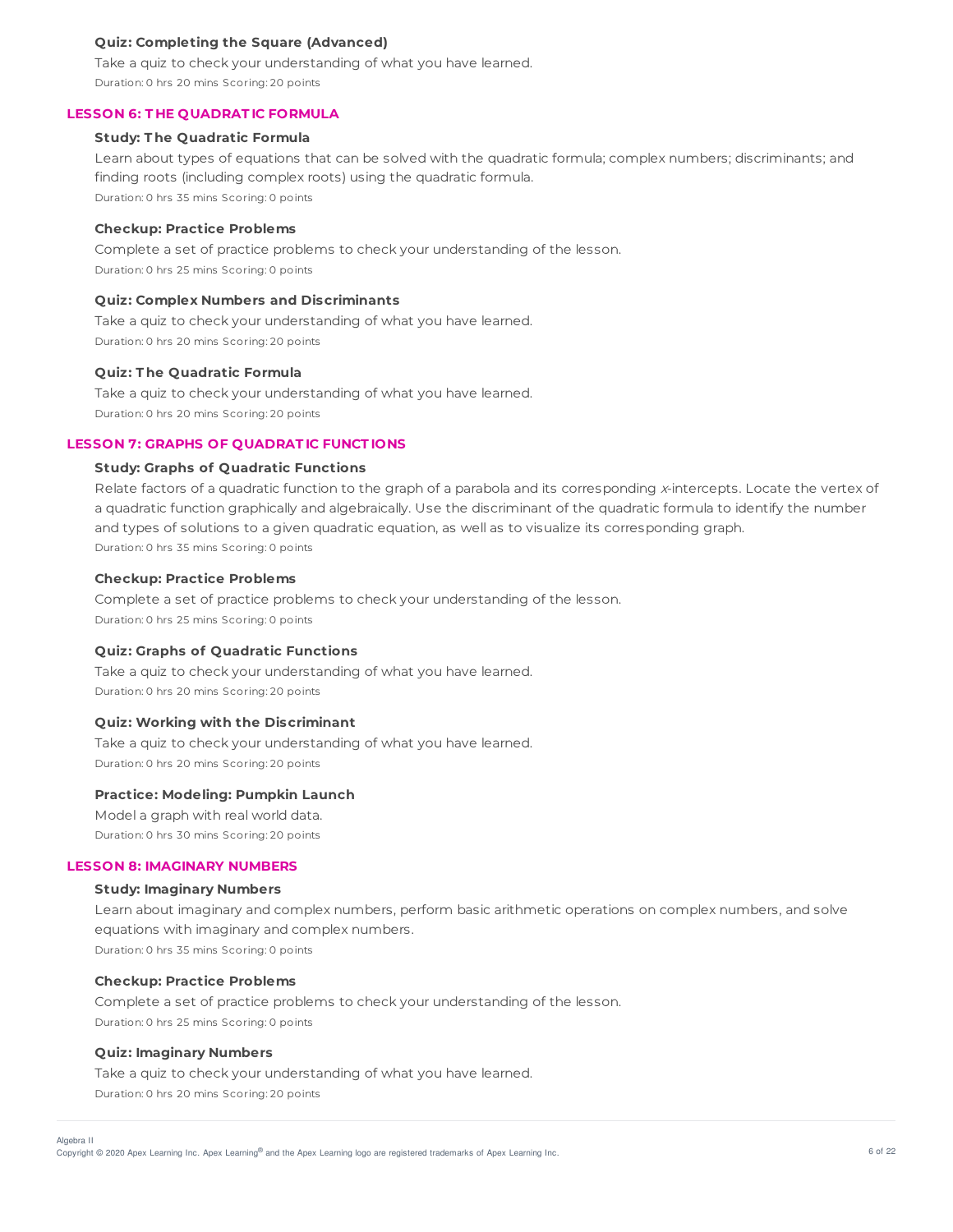### **Quiz: Operations on Complex Numbers**

Take a quiz to check your understanding of what you have learned. Duration: 0 hrs 20 mins Scoring: 20 points

#### **Quiz: Quadratics With Complex Solutions**

Take a quiz to check your understanding of what you have learned. Duration: 0 hrs 20 mins Scoring: 20 points

### **LESSON 9: QUADRAT IC FUNCT IONS WRAP-UP**

#### **Review: Quadratic Functions**

Check your understanding of the unit. Duration: 0 hrs 25 mins Scoring: 0 points

# **T est (CS): Quadratic Functions**

Take a computer-scored test to check what you have learned in this unit. Duration: 0 hrs 40 mins Scoring: 50 points

# **UNIT 4: SYSTEMS OF EQUATIONS AND INEQUALITIES**

### **LESSON 1: LINEAR SYST EMS OF EQUAT IONS**

#### **Study: Linear Systems of Equations**

Find the point of intersection of linear systems using algebra, graphing, and matrices. Duration: 0 hrs 35 mins

### **Checkup: Practice Problems**

Complete a set of practice problems to check your understanding of the lesson. Duration: 0 hrs 25 mins

#### **Quiz: Linear Systems of Equations**

Take a quiz to check your understanding of what you have learned. Duration: 0 hrs 20 mins Scoring: 20 points

### **LESSON 2: NONLINEAR SYST EMS OF EQUAT IONS**

#### **Study: Nonlinear Systems of Equations**

Learn about solution sets for nonlinear systems of equations, solving nonlinear systems of equations using the substitution method, choosing which variable to isolate, substituting a squared variable, and determining the number of solutions. Explore a human-cannonball case study. Duration: 0 hrs 35 mins Scoring: 0 points

#### **Checkup: Practice Problems**

Complete a set of practice problems to check your understanding of the lesson. Duration: 0 hrs 25 mins Scoring: 0 points

### **Quiz: Nonlinear Systems of Equations**

Take a quiz to check your understanding of what you have learned. Duration: 0 hrs 20 mins Scoring: 20 points

#### **LESSON 3: LINEAR SYST EMS OF INEQUALIT IES**

### **Study: Linear Systems of Inequalities**

Use graphing to solve two-variable systems of linear inequalities. Use what you know about solving systems of inequalities to solve a real-world problem where there are constraints (limitations) that restrict your options. Duration: 0 hrs 35 mins Scoring: 0 points

#### **Checkup: Practice Problems**

Algebra II

Complete a set of practice problems to check your understanding of the lesson. Duration: 0 hrs 25 mins Scoring: 0 points

### **Quiz: Linear Systems of Inequalities**

Take a quiz to check your understanding of what you have learned.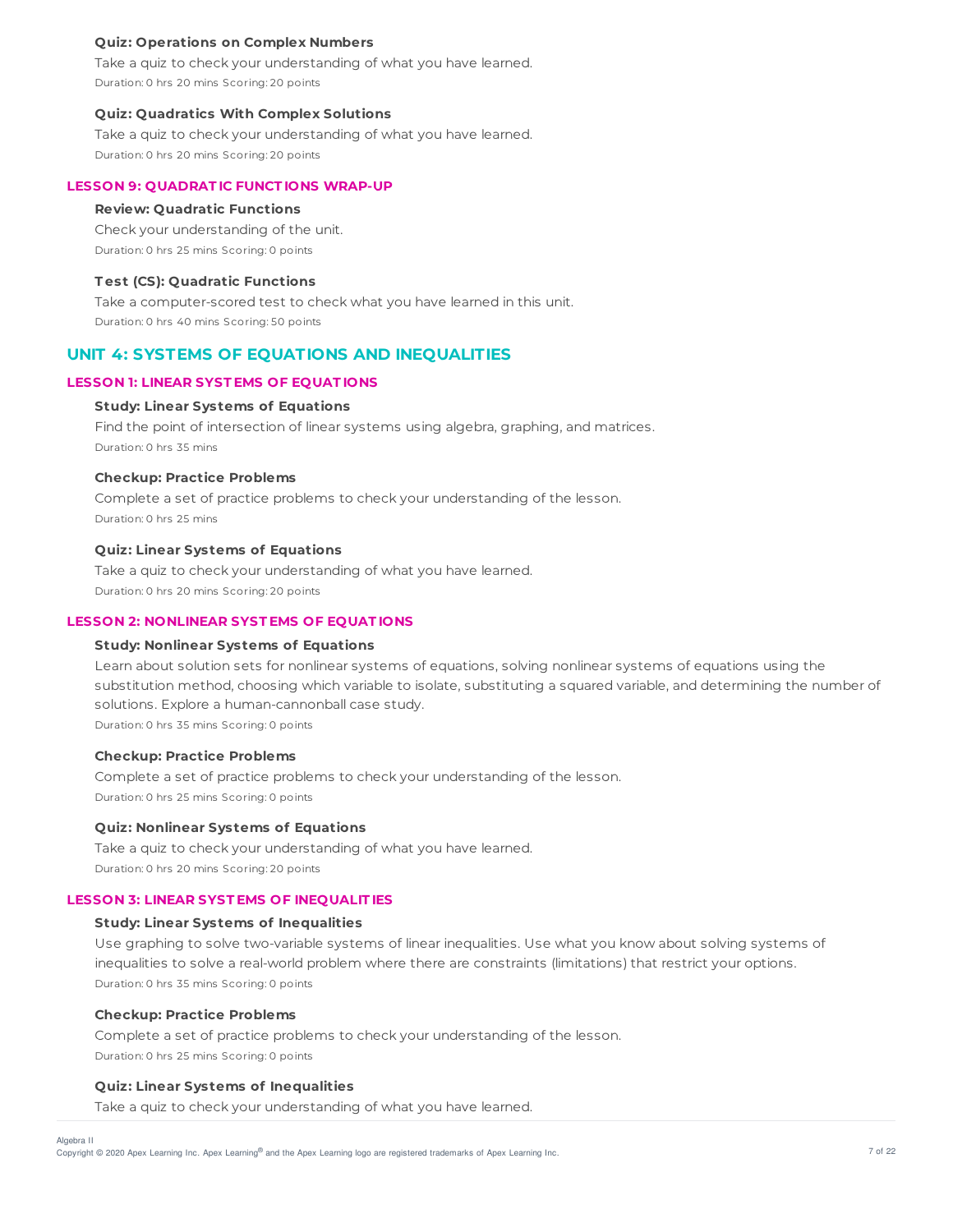Duration: 0 hrs 20 mins Scoring: 20 points

#### **Practice: Modeling: T wo-Variable Systems of Inequalities**

Model and solve a real-world problem. Duration: 0 hrs 30 mins Scoring: 20 points

#### **LESSON 4: SYST EMS OF EQUAT IONS AND INEQUALIT IES WRAP-UP**

#### **Review: Systems of Equations and Inequalities**

Check your understanding of the unit.

Duration: 0 hrs 25 mins Scoring: 0 points

### **T est (CS): Systems of Equations and Inequalities**

Take a computer-scored test to check what you have learned in this unit. Duration: 0 hrs 40 mins Scoring: 50 points

# **UNIT 5: POLYNOMIAL FUNCTIONS**

### **LESSON 1: POLYNOMIAL BASICS**

### **Study: Polynomial Basics**

Learn that polynomials form a system analogous to the integers, namely, they are closed under the operations of addition, subtraction, and multiplication; add, subtract, and multiply polynomials. Duration: 0 hrs 35 mins Scoring: 0 points

#### **Checkup: Practice Problems**

Complete a set of practice problems to check your understanding of the lesson. Duration: 0 hrs 25 mins Scoring: 0 points

#### **Quiz: Polynomial Basics**

Take a quiz to check your understanding of what you have learned. Duration: 0 hrs 20 mins Scoring: 20 points

### **Practice: Modeling: Multiplying Polynomials**

Use tiles to model the multiplication of binomials and solve a real-world problem. Duration: 0 hrs 30 mins Scoring: 20 points

### **LESSON 2: POLYNOMIAL FUNCT IONS**

## **Study: Polynomial Functions**

Learn to identify, classify, evaluate, and graph polynomial functions and expressions. Practice writing polynomials in descending order, as well as using the degree of a given polynomial function to predict the general shape of its graph. Duration: 0 hrs 35 mins Scoring: 0 points

### **Checkup: Practice Problems**

Complete a set of practice problems to check your understanding of the lesson. Duration: 0 hrs 25 mins Scoring: 0 points

#### **Quiz: Polynomial Functions**

Take a quiz to check your understanding of what you have learned. Duration: 0 hrs 20 mins Scoring: 20 points

### **LESSON 3: SYNT HET IC DIVISION**

#### **Study: Synthetic Division**

Learn two methods for dividing polynomials — long division and synthetic division. Use synthetic division to expedite the process of finding factors and roots of polynomial expressions. Duration: 0 hrs 35 mins Scoring: 0 points

### **Checkup: Practice Problems**

Complete a set of practice problems to check your understanding of the lesson. Duration: 0 hrs 25 mins Scoring: 0 points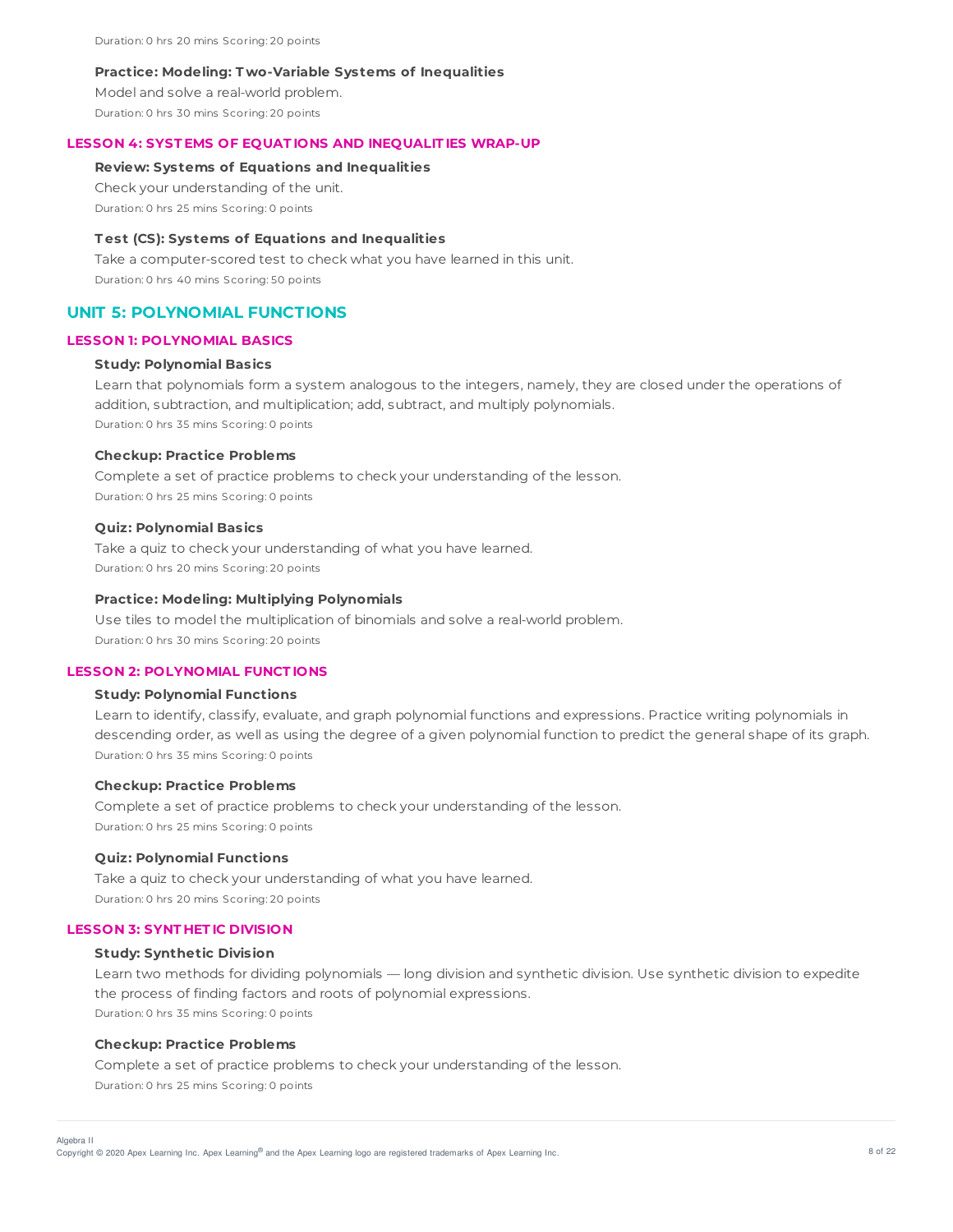### **Quiz: Synthetic Division**

Take a quiz to check your understanding of what you have learned. Duration: 0 hrs 20 mins Scoring: 20 points

### **LESSON 4: FACT ORING POLYNOMIALS COMPLET ELY**

### **Study: Factoring Polynomials Completely**

Learn about the remainder-factor theorem, rational-roots theorem, complex-conjugate theorem, and conjugate-radical theorem. Learn to use synthetic division to factor higher-order polynomials. Duration: 0 hrs 35 mins Scoring: 0 points

### **Checkup: Practice Problems**

Complete a set of practice problems to check your understanding of the lesson. Duration: 0 hrs 25 mins Scoring: 0 points

### **Quiz: Remainder and Factor T heorems**

Take a quiz to check your understanding of what you have learned. Duration: 0 hrs 20 mins Scoring: 20 points

#### **Quiz: Factoring Polynomials Completely**

Take a quiz to check your understanding of what you have learned. Duration: 0 hrs 20 mins Scoring: 20 points

# **LESSON 5: SOLVING POLYNOMIAL EQUAT IONS**

#### **Study: Solving Polynomial Equations**

Find all solutions to polynomial equations. Duration: 0 hrs 35 mins

# **Checkup: Practice Problems**

Complete a set of practice problems to check your understanding of the lesson. Duration: 0 hrs 25 mins

### **Quiz: Solving Polynomial Equations**

Take a quiz to check your understanding of what you have learned. Duration: 0 hrs 20 mins Scoring: 20 points

# **LESSON 6: GRAPHING POLYNOMIAL FUNCT IONS**

### **Study: Graphing Polynomial Functions**

Learn to graph polynomial functions, identify zeros and write a polynomial function from its zeros. Duration: 0 hrs 35 mins Scoring: 0 points

### **Checkup: Practice Problems**

Complete a set of practice problems to check your understanding of the lesson. Duration: 0 hrs 25 mins Scoring: 0 points

### **Quiz: Graphing Polynomial Functions**

Take a quiz to check your understanding of what you have learned. Duration: 0 hrs 20 mins Scoring: 20 points

### **Journal: Designing a Mountain Landscape**

Discuss with a peer the process for using binomials to design a curved mountain landscape. Duration: 0 hrs 30 mins Scoring: 20 points

### **LESSON 7: POLYNOMIAL IDENT IT IES**

### **Study: Polynomial Identities**

Prove polynomial identities and use them to describe numerical relationships. Duration: 0 hrs 35 mins Scoring: 0 points

#### **Checkup: Practice Problems**

Complete a set of practice problems to check your understanding of the lesson.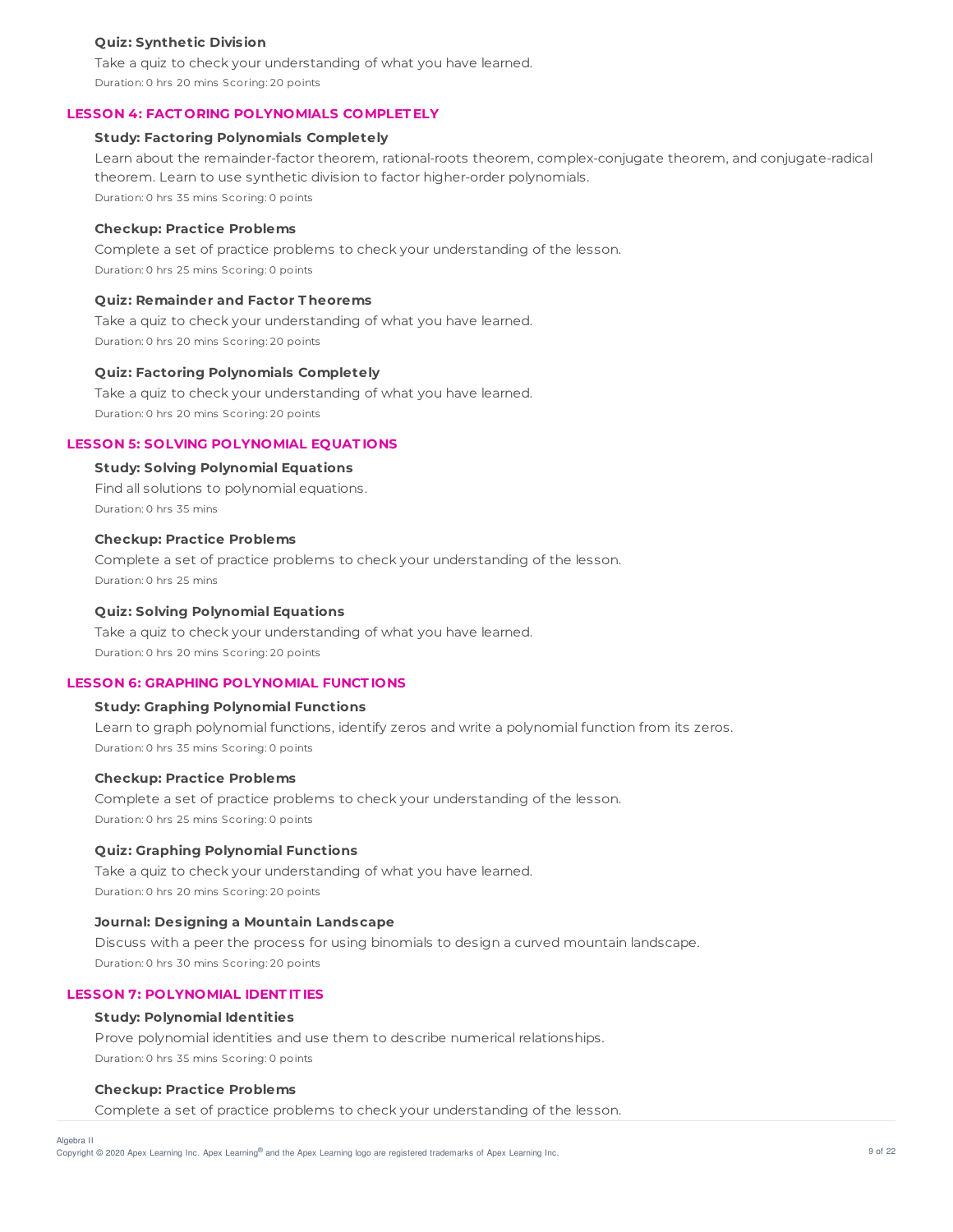### **Quiz: Polynomial Identities**

Take a quiz to check your understanding of what you have learned. Duration: 0 hrs 20 mins Scoring: 20 points

#### **LESSON 8: BINOMIAL T HEOREM**

### **Study: Binomial T heorem**

Learn and apply the binomial theorem.

Duration: 0 hrs 35 mins Scoring: 0 points

### **Checkup: Practice Problems**

Complete a set of practice problems to check your understanding of the lesson. Duration: 0 hrs 25 mins Scoring: 0 points

### **Quiz: Binomial T heorem**

Take a quiz to check your understanding of what you have learned. Duration: 0 hrs 20 mins Scoring: 20 points

### **LESSON 9: T RANSFORMAT IONS OF POLYNOMIAL FUNCT IONS**

### **Study: T ransformations of Polynomial Functions**

Transform polynomial functions. Duration: 0 hrs 35 mins Scoring: 0 points

#### **Checkup: Practice Problems**

Complete a set of practice problems to check your understanding of the lesson. Duration: 0 hrs 25 mins Scoring: 0 points

### **Quiz: T ransformations of Polynomial Functions**

Take a quiz to check your understanding of what you have learned. Duration: 0 hrs 20 mins Scoring: 20 points

# **LESSON 10: POLYNOMIAL FUNCT IONS WRAP-UP**

### **Review: Polynomial Functions**

Check your understanding of the unit. Duration: 0 hrs 25 mins Scoring: 0 points

### **T est (CS): Polynomial Functions**

Take a computer-scored test to check what you have learned in this unit. Duration: 0 hrs 40 mins Scoring: 50 points

# **UNIT 6: SEMESTER 1 EXAM**

### **LESSON 1: SEMEST ER 1 EXAM**

### **Review: Semester 1 Exam**

Get ready for the semester exam by reviewing important ideas and skills. Duration: 0 hrs 20 mins Scoring: 0 points

#### **Exam: Semester 1 Exam**

Take a computer-scored exam to demonstrate your mastery of concepts and skills covered in Semester 1. Duration: 0 hrs 50 mins Scoring: 200 points

# **UNIT 7: RATIONAL EXPRESSIONS AND FUNCTIONS**

# **LESSON 1: PROPORT IONS**

### **Study: Proportions**

Algebra II

Learn the definition of a rational expression and about using proportional reasoning to solve problems. Explore real-world examples of proportional reasoning.

Duration: 0 hrs 35 mins Scoring: 0 points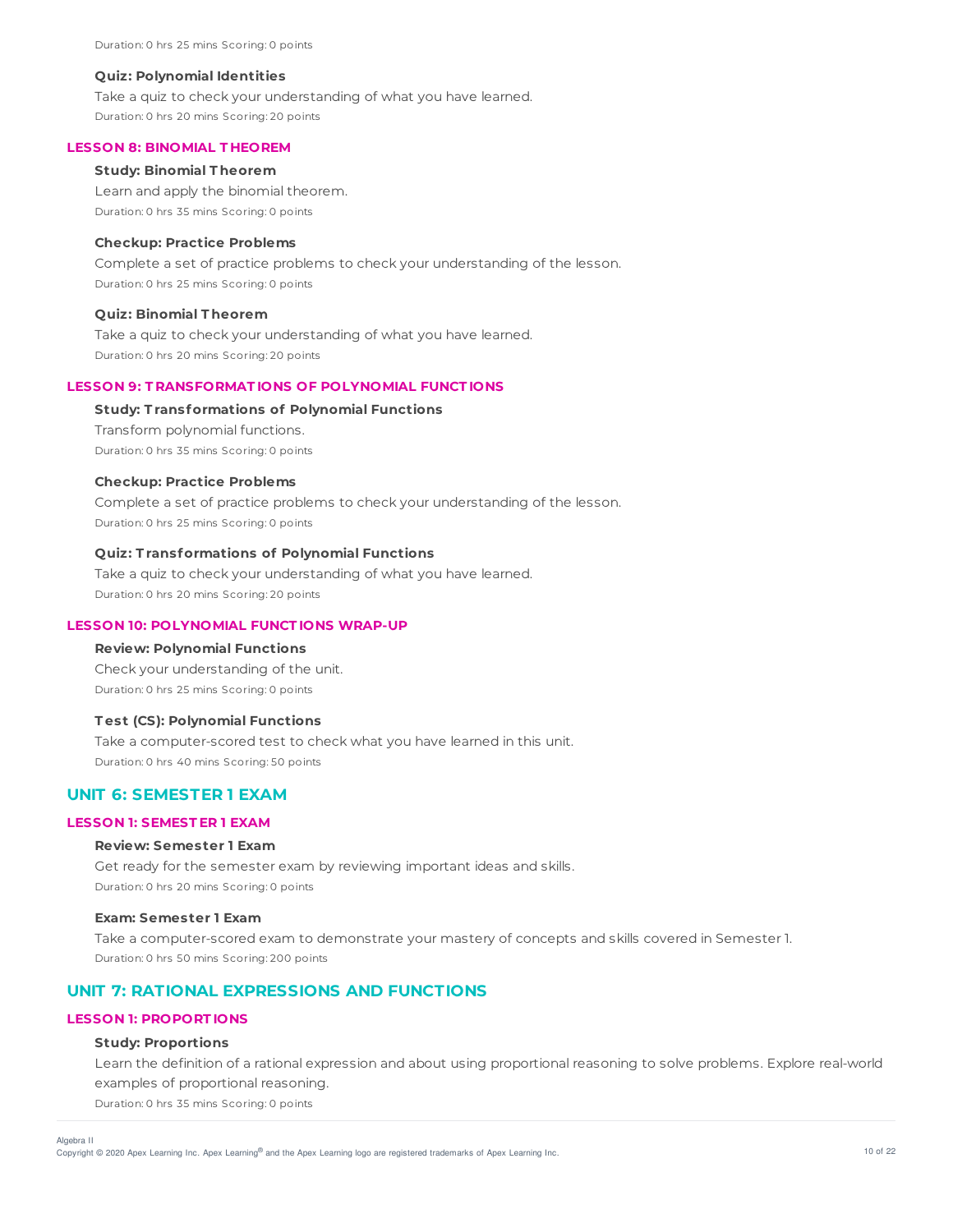Complete a set of practice problems to check your understanding of the lesson. Duration: 0 hrs 25 mins Scoring: 0 points

### **Quiz: Proportions**

Take a quiz to check your understanding of what you have learned. Duration: 0 hrs 20 mins Scoring: 20 points

### **LESSON 2: RAT IONAL EXPRESSIONS**

### **Study: Rational Expressions**

Learn about finding the value of a rational expression and about undefined rational expressions. Duration: 0 hrs 35 mins Scoring: 0 points

# **Checkup: Practice Problems**

Complete a set of practice problems to check your understanding of the lesson. Duration: 0 hrs 25 mins Scoring: 0 points

### **Quiz: Rational Expressions**

Take a quiz to check your understanding of what you have learned. Duration: 0 hrs 20 mins Scoring: 20 points

### **LESSON 3: SIMPLIFYING RAT IONAL EXPRESSIONS**

### **Study: Simplifying Rational Expressions**

Practice finding and dividing out common factors in numerators and denominators of rational expressions. Explore the crucial difference between common factors and terms. Duration: 0 hrs 35 mins Scoring: 0 points

### **Checkup: Practice Problems**

Complete a set of practice problems to check your understanding of the lesson. Duration: 0 hrs 25 mins Scoring: 0 points

#### **Quiz: Simplifying Rational Expressions**

Take a quiz to check your understanding of what you have learned. Duration: 0 hrs 20 mins Scoring: 20 points

# **LESSON 4: MULT IPLYING AND DIVIDING RAT IONAL EXPRESSIONS**

# **Study: Multiplying and Dividing Rational Expressions**

Review multiplying and dividing numerical fractions, multiplying rational expressions, dividing rational expressions, and simplifying the results. Duration: 0 hrs 35 mins Scoring: 0 points

# **Checkup: Practice Problems**

Complete a set of practice problems to check your understanding of the lesson. Duration: 0 hrs 25 mins Scoring: 0 points

### **Quiz: Multiplying Rational Expressions**

Take a quiz to check your understanding of what you have learned. Duration: 0 hrs 20 mins Scoring: 20 points

### **Quiz: Dividing Rational Expressions**

Take a quiz to check your understanding of what you have learned. Duration: 0 hrs 20 mins Scoring: 20 points

### **LESSON 5: ADDING AND SUBT RACT ING RAT IONAL EXPRESSIONS**

### **Study: Adding and Subtracting Rational Expressions**

Review adding and subtracting numerical fractions, adding and subtracting rational expressions with like denominators, finding least common denominators, finding multiples of rational expressions, and adding and subtracting rational expressions with unlike denominators.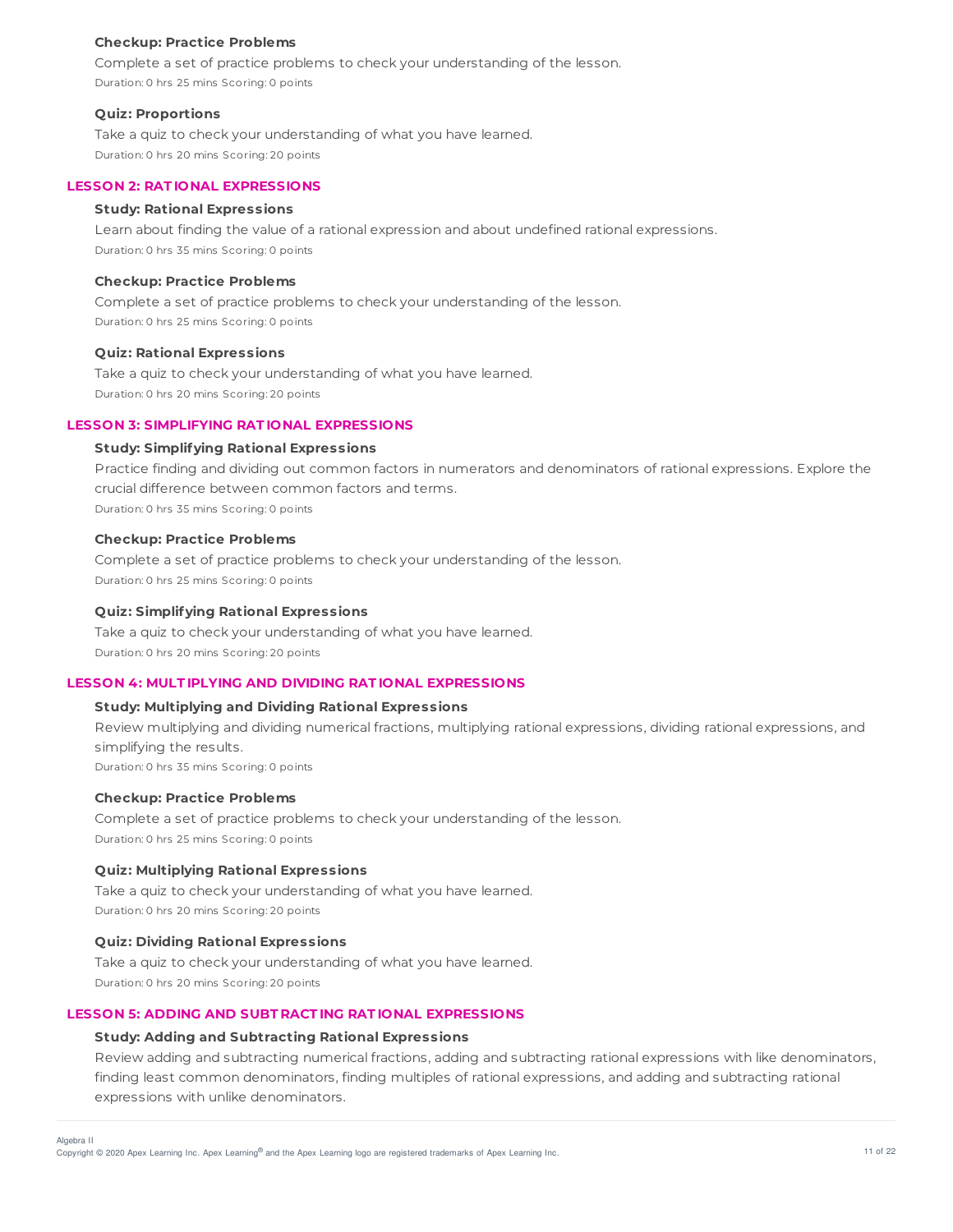Complete a set of practice problems to check your understanding of the lesson. Duration: 0 hrs 25 mins Scoring: 0 points

### **Quiz: Adding and Subtracting Rational Expressions**

Take a quiz to check your understanding of what you have learned. Duration: 0 hrs 20 mins Scoring: 20 points

# **LESSON 6: INVERSE VARIAT ION**

### **Study: Inverse Variation**

Review direct variation and how increasing input leads to proportionally increasing output. Review inverse variation and how increasing input leads to proportionally decreasing output. Review finding the constant of variation. Duration: 0 hrs 35 mins Scoring: 0 points

#### **Checkup: Practice Problems**

Complete a set of practice problems to check your understanding of the lesson. Duration: 0 hrs 25 mins Scoring: 0 points

### **Quiz: Inverse Variation**

Take a quiz to check your understanding of what you have learned. Duration: 0 hrs 20 mins Scoring: 20 points

# **LESSON 7: WRIT ING RAT IONAL FUNCT IONS**

### **Study: Writing Rational Functions**

Learn the definition of a rational function and how to find the domain of a given function. Explore the horizontal and vertical asymptotes of rational functions.

Duration: 0 hrs 35 mins Scoring: 0 points

### **Checkup: Practice Problems**

Complete a set of practice problems to check your understanding of the lesson. Duration: 0 hrs 25 mins Scoring: 0 points

### **Quiz: Writing Rational Functions**

Take a quiz to check your understanding of what you have learned. Duration: 0 hrs 20 mins Scoring: 20 points

### **LESSON 8: SOLVING RAT IONAL EQUAT IONS**

# **Study: Solving Rational Equations**

Learn how to identify domain restrictions, determine the least common denominator, and identify extraneous solutions to rational equations. Duration: 0 hrs 35 mins Scoring: 0 points

#### **Checkup: Practice Problems**

Complete a set of practice problems to check your understanding of the lesson. Duration: 0 hrs 25 mins Scoring: 0 points

#### **Quiz: Solving Rational Equations**

Take a quiz to check your understanding of what you have learned. Duration: 0 hrs 20 mins Scoring: 20 points

# **LESSON 9: VERT ICAL ASYMPT OT ES**

#### **Study: Vertical Asymptotes**

Learn about graphs of rational functions, about finding vertical asymptotes, and about graphing rational functions with more than one vertical asymptote. Duration: 0 hrs 35 mins Scoring: 0 points

#### **Checkup: Practice Problems**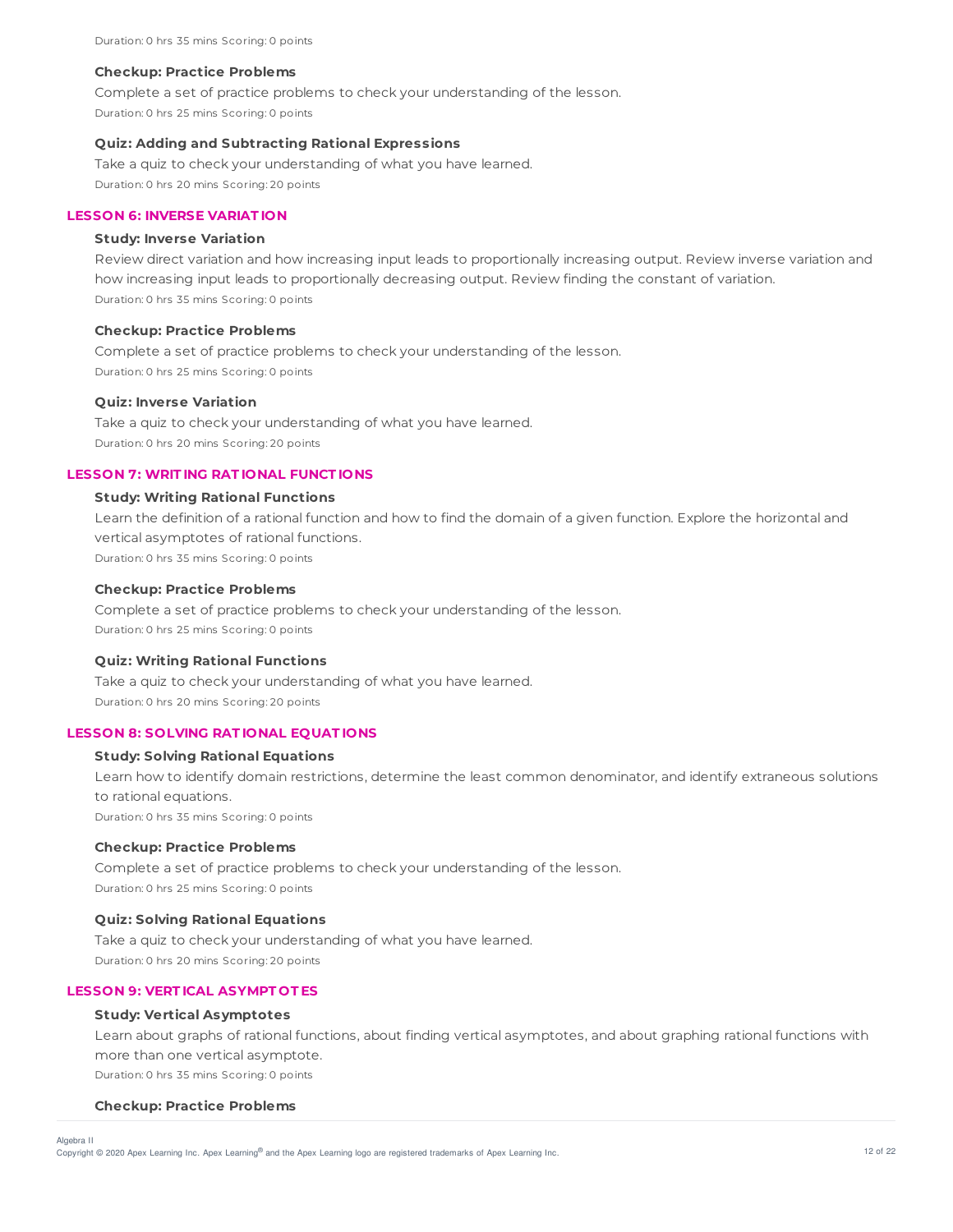Complete a set of practice problems to check your understanding of the lesson. Duration: 0 hrs 25 mins Scoring: 0 points

### **Quiz: Finding Vertical Asymptotes**

Take a quiz to check your understanding of what you have learned. Duration: 0 hrs 20 mins Scoring: 20 points

#### **Quiz: More T han One Vertical Asymptote**

Take a quiz to check your understanding of what you have learned. Duration: 0 hrs 20 mins Scoring: 20 points

### **LESSON 10: GRAPHING RAT IONAL FUNCT IONS**

### **Study: Graphing Rational Functions**

Learn about graphing rational functions with variables in the numerator, constructing a sign chart, and picking test numbers. Learn about rational functions with a singular point. Duration: 0 hrs 35 mins Scoring: 0 points

#### **Checkup: Practice Problems**

Complete a set of practice problems to check your understanding of the lesson. Duration: 0 hrs 25 mins Scoring: 0 points

#### **Quiz: Graphing Rational Functions**

Take a quiz to check your understanding of what you have learned. Duration: 0 hrs 20 mins Scoring: 20 points

### **LESSON 11: RAT IONAL EXPRESSIONS AND FUNCT IONS WRAP-UP**

# **Review: Rational Expressions and Functions** Check your understanding of the unit. Duration: 0 hrs 25 mins Scoring: 0 points

### **T est (CS): Rational Expressions and Functions**

Take a computer-scored test to check what you have learned in this unit. Duration: 0 hrs 40 mins Scoring: 50 points

# **UNIT 8: RADICAL EXPRESSIONS AND FUNCTIONS**

## **LESSON 1: BASICS OF RADICALS**

# **Study: Basics of Radicals**

Learn the definition of radical expression. Explore simplifying the product and quotient of radicals and simplifying individual radicals. Duration: 0 hrs 35 mins Scoring: 0 points

### **Checkup: Practice Problems**

Complete a set of practice problems to check your understanding of the lesson. Duration: 0 hrs 25 mins Scoring: 0 points

### **Quiz: Simplifying Products of Radicals**

Take a quiz to check your understanding of what you have learned. Duration: 0 hrs 20 mins Scoring: 20 points

#### **Quiz: Simplifying Quotients of Radicals**

Take a quiz to check your understanding of what you have learned. Duration: 0 hrs 20 mins Scoring: 20 points

### **LESSON 2: MULT IPLYING AND DIVIDING RADICALS**

### **Study: Multiplying and Dividing Radicals**

Learn about multiplying and dividing radical expressions that include variables and about using the FOIL (first inner outer last) method to simplify radical expressions.

Duration: 0 hrs 35 mins Scoring: 0 points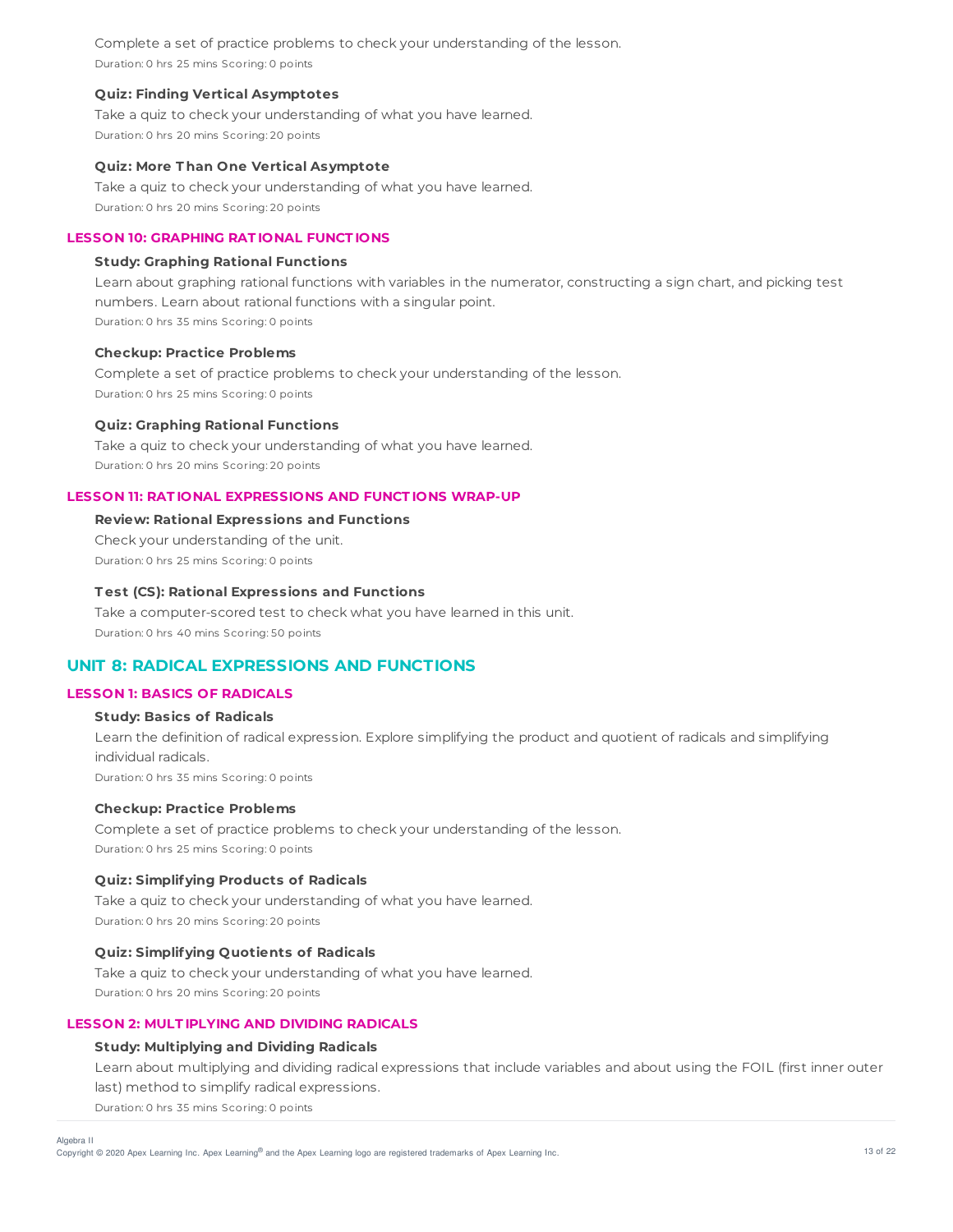Complete a set of practice problems to check your understanding of the lesson. Duration: 0 hrs 25 mins Scoring: 0 points

#### **Quiz: Multiplying Radicals**

Take a quiz to check your understanding of what you have learned. Duration: 0 hrs 20 mins Scoring: 20 points

### **Quiz: Dividing Radicals**

Take a quiz to check your understanding of what you have learned. Duration: 0 hrs 20 mins Scoring: 20 points

## **LESSON 3: ADDING AND SUBT RACT ING RADICALS**

# **Study: Adding and Subtracting Radicals**

Learn about adding and subtracting radical expressions by combining like terms and about simplifying terms to get the same radicand. Duration: 0 hrs 35 mins Scoring: 0 points

#### **Checkup: Practice Problems**

Complete a set of practice problems to check your understanding of the lesson. Duration: 0 hrs 25 mins Scoring: 0 points

### **Quiz: Adding and Subtracting Radicals**

Take a quiz to check your understanding of what you have learned. Duration: 0 hrs 20 mins Scoring: 20 points

#### **LESSON 4: RAT IONALIZING DENOMINAT ORS**

### **Study: Rationalizing Denominators**

Learn about rationalizing a denominator in order to simplify a fraction with a radical expression in the denominator. Learn about multiplying by the conjugate of a denominator. Duration: 0 hrs 35 mins Scoring: 0 points

### **Checkup: Practice Problems**

Complete a set of practice problems to check your understanding of the lesson. Duration: 0 hrs 25 mins Scoring: 0 points

### **Quiz: Rationalizing Denominators**

Take a quiz to check your understanding of what you have learned. Duration: 0 hrs 20 mins Scoring: 20 points

# **LESSON 5: SOLVING RADICAL EQUAT IONS**

### **Study: Solving Radical Equations**

Learn how to solve equations with radical expressions by isolating the radical and squaring both sides. Duration: 0 hrs 35 mins Scoring: 0 points

### **Checkup: Practice Problems**

Complete a set of practice problems to check your understanding of the lesson. Duration: 0 hrs 25 mins Scoring: 0 points

### **Quiz: Solving Radical Functions**

Take a quiz to check your understanding of what you have learned. Duration: 0 hrs 20 mins Scoring: 20 points

### **LESSON 6: APPLICAT IONS OF RADICAL EQUAT IONS**

### **Study: Applications of Radical Equations**

Explore case studies in order to practice methods of solving radical equations in applied settings. Duration: 0 hrs 35 mins Scoring: 0 points

#### **Checkup: Practice Problems**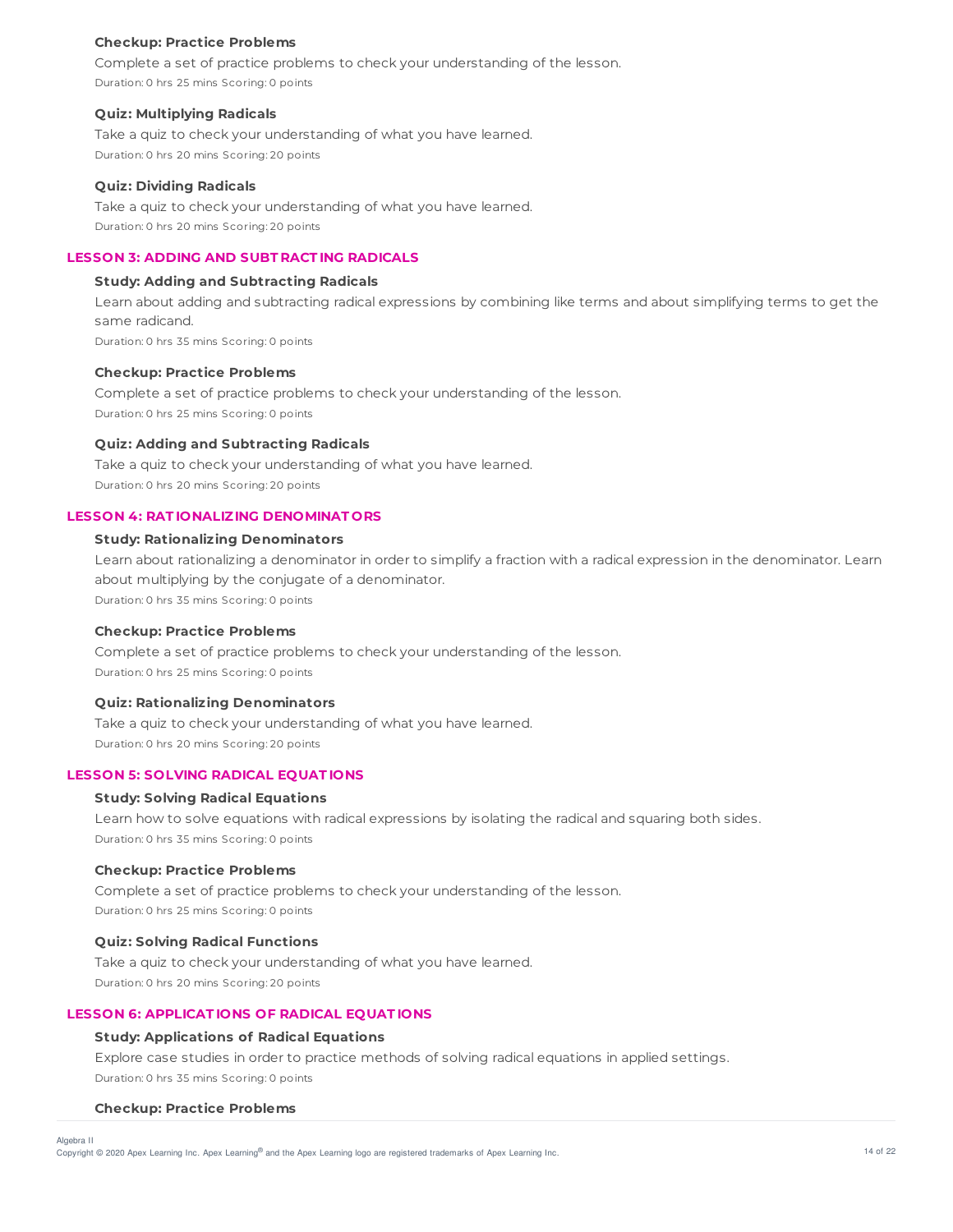Complete a set of practice problems to check your understanding of the lesson. Duration: 0 hrs 25 mins Scoring: 0 points

### **Quiz: Applications of Radical Equations**

Take a quiz to check your understanding of what you have learned. Duration: 0 hrs 20 mins Scoring: 20 points

#### **Practice: Modeling: Pendulums and Bridges**

Create an equation to model pendulums and bridges. Duration: 0 hrs 30 mins Scoring: 20 points

### **LESSON 7: RAT IONAL EXPONENT S**

### **Study: Rational Exponents**

Learn about fractional exponents and nth roots, odd and even indices of radicals, the method of notation for writing an <sup>n</sup>th root, the use of fractional exponents, and exponential expressions with decimal powers. Duration: 0 hrs 35 mins Scoring: 0 points

#### **Checkup: Practice Problems**

Complete a set of practice problems to check your understanding of the lesson. Duration: 0 hrs 25 mins Scoring: 0 points

### **Quiz: Fractional Exponents — Part 1**

Take a quiz to check your understanding of what you have learned. Duration: 0 hrs 20 mins Scoring: 20 points

### **Quiz: Fractional Exponents — Part 2**

Take a quiz to check your understanding of what you have learned. Duration: 0 hrs 20 mins Scoring: 20 points

### **LESSON 8: REVIEW OF COMPLEX NUMBERS**

### **Study: Review of Complex Numbers**

Learn about square roots of negative numbers; imaginary units; parts of a complex number; adding and subtracting complex numbers by collecting like terms and simplifying; multiplying two complex numbers using the FOIL method; and dividing complex numbers using complex conjugates. Duration: 0 hrs 35 mins Scoring: 0 points

#### **Checkup: Practice Problems**

Complete a set of practice problems to check your understanding of the lesson. Duration: 0 hrs 25 mins Scoring: 0 points

### **Quiz: Adding and Subtracting Complex Numbers**

Take a quiz to check your understanding of what you have learned. Duration: 0 hrs 20 mins Scoring: 20 points

### **Quiz: Multiplying and Dividing Complex Numbers**

Take a quiz to check your understanding of what you have learned. Duration: 0 hrs 20 mins Scoring: 20 points

# **LESSON 9: PERFORMANCE T ASK: T HE SKID DIST ANCE PROBLEM**

### **Study: T he Skid Distance Problem**

Learn how the length of skid marks left by a vehicle is an application of square root functions. Use the skid distance equation to solve for drag factor of various road surfaces, as well as skid mark lengths and original speed of a variety of vehicles.

Duration: 0 hrs 35 mins Scoring: 0 points

### **Project: Solving the Skid-Distance Problem**

Assume the role of investigator and take on a skid distance problem. Duration: 2 hrs Scoring: 120 points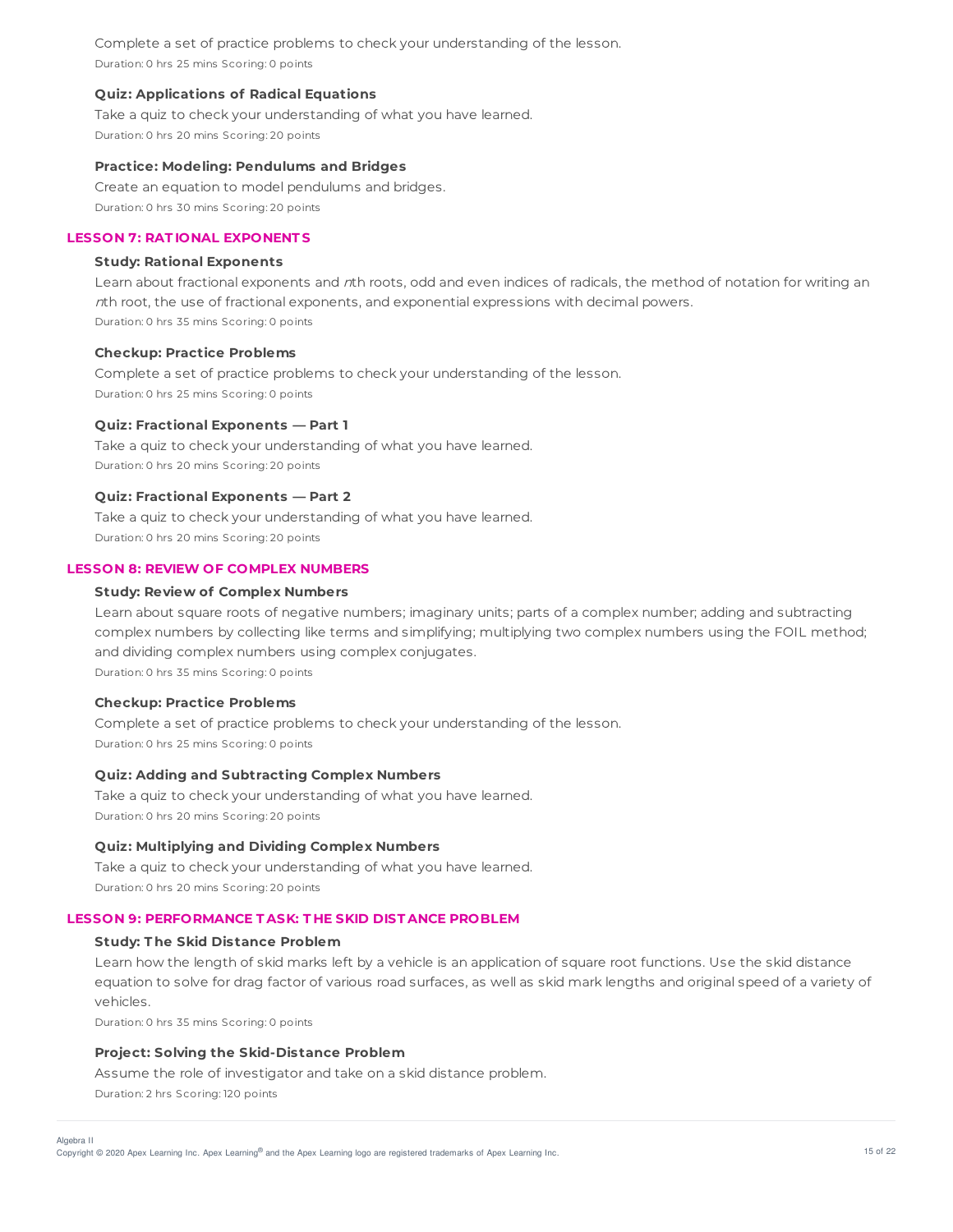### **LESSON 10: RADICAL EXPRESSIONS AND FUNCT IONS WRAP-UP**

#### **Review: Radical Expressions and Functions**

Check your understanding of the unit.

Duration: 0 hrs 25 mins Scoring: 0 points

### **T est (CS): Radical Expressions and Functions**

Take a computer-scored test to check what you have learned in this unit. Duration: 0 hrs 40 mins Scoring: 50 points

# **UNIT 9: EXPONENTIAL AND LOGARITHMIC FUNCTIONS**

### **LESSON 1: GEOMET RIC SEQUENCES**

### **Study: Geometric Sequences**

Learn about geometric sequences and series. Duration: 0 hrs 35 mins

### **Checkup: Practice Problems**

Complete a set of practice problems to check your understanding of the lesson. Duration: 0 hrs 25 mins

### **Quiz: Geometric Sequences**

Take a quiz to check your understanding of what you have learned. Duration: 0 hrs 20 mins Scoring: 20 points

# **LESSON 2: EXPONENT IAL FUNCT IONS**

## **Study: Exponential Functions**

Define the standard form of an exponential function and explore a variety of its applications, such as exponential growth and decay (in the forms of doubling time and half-life), as well as compound interest. Compare compound interest to continuously compounded interest using the irrational number <sup>e</sup>.

Duration: 0 hrs 35 mins Scoring: 0 points

### **Checkup: Practice Problems**

Complete a set of practice problems to check your understanding of the lesson. Duration: 0 hrs 25 mins Scoring: 0 points

### **Quiz: Evaluating Exponential Functions**

Take a quiz to check your understanding of what you have learned. Duration: 0 hrs 20 mins Scoring: 20 points

# **Quiz: Calculating Exponential Growth**

Take a quiz to check your understanding of what you have learned. Duration: 0 hrs 20 mins Scoring: 20 points

### **LESSON 3: EXAMPLES AND APPLICAT IONS OF EXPONENT IAL FUNCT IONS**

## **Study: Examples and Applications of Exponential Functions**

Explore case studies in exponential growth and decay and logarithmic growth. Duration: 0 hrs 35 mins Scoring: 0 points

#### **Checkup: Practice Problems**

Complete a set of practice problems to check your understanding of the lesson. Duration: 0 hrs 25 mins Scoring: 0 points

# **LESSON 4: GRAPHS OF EXPONENT IAL FUNCT IONS**

### **Study: Graphs of Exponential Functions**

Learn about the shape of graphs of exponential functions with various bases and about finding the domain and range of exponential functions.

Duration: 0 hrs 35 mins Scoring: 0 points

#### **Checkup: Practice Problems**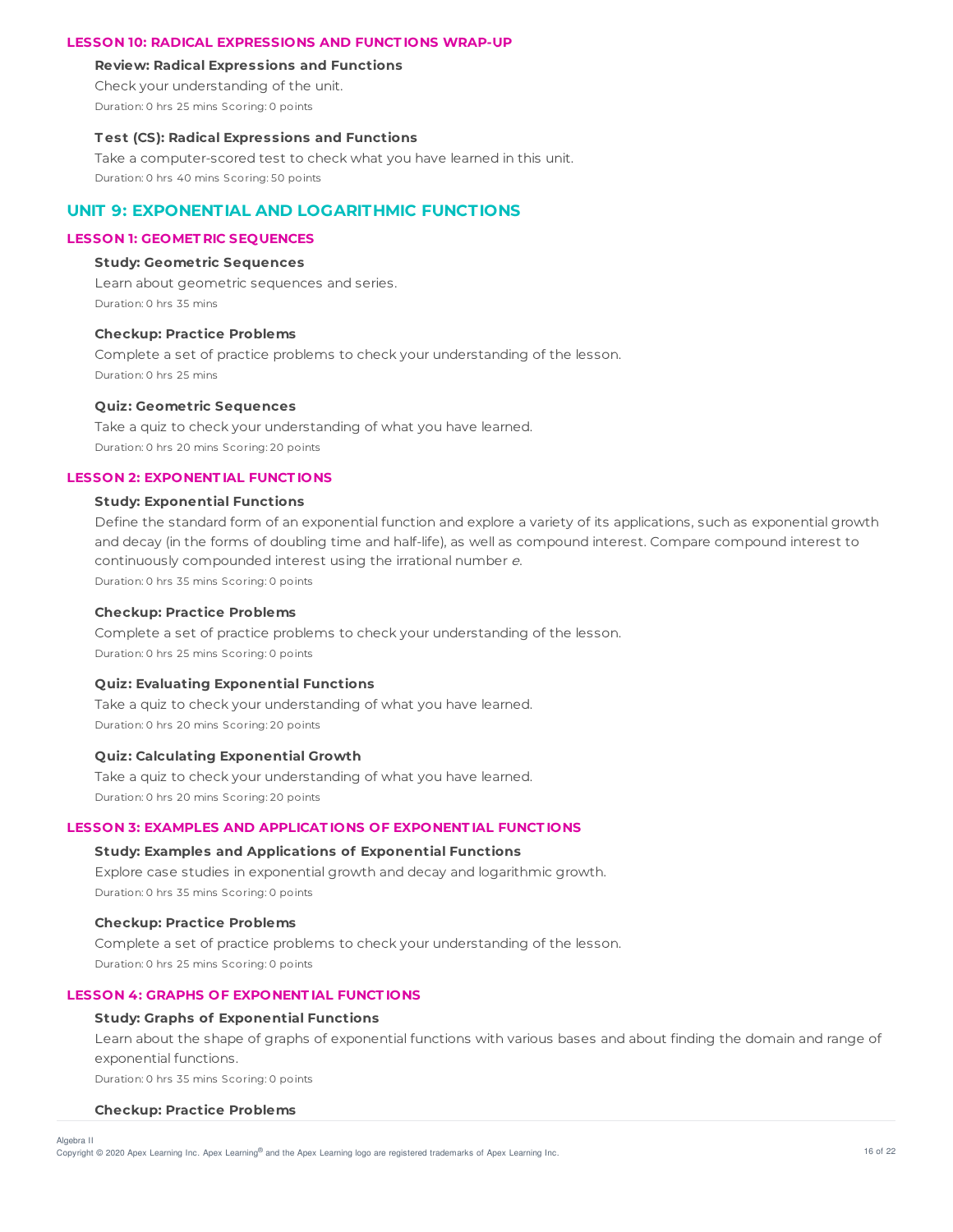Complete a set of practice problems to check your understanding of the lesson. Duration: 0 hrs 25 mins Scoring: 0 points

### **Quiz: Graphs of Exponential Functions**

Take a quiz to check your understanding of what you have learned. Duration: 0 hrs 20 mins Scoring: 20 points

### **LESSON 5: LOGARIT HMIC FUNCT IONS**

### **Study: Logarithmic Functions**

Learn about undoing exponential functions, graphing the inverse of an exponential or logarithmic function, and using the common and natural logarithm. Duration: 0 hrs 35 mins Scoring: 0 points

**Checkup: Practice Problems**

Complete a set of practice problems to check your understanding of the lesson. Duration: 0 hrs 25 mins Scoring: 0 points

### **Quiz: Logarithmic Functions**

Take a quiz to check your understanding of what you have learned. Duration: 0 hrs 20 mins Scoring: 20 points

### **LESSON 6: GRAPHS OF LOGARIT HMIC FUNCT IONS**

### **Study: Graphs of Logarithmic Functions**

Learn about the shape of graphs of logarithmic functions with various bases and about the domain and range of logarithmic functions. Duration: 0 hrs 35 mins Scoring: 0 points

### **Checkup: Practice Problems**

Complete a set of practice problems to check your understanding of the lesson. Duration: 0 hrs 25 mins Scoring: 0 points

#### **Quiz: Graphs of Logarithmic Functions**

Take a quiz to check your understanding of what you have learned. Duration: 0 hrs 20 mins Scoring: 20 points

# **LESSON 7: PROPERT IES OF EXPONENT S AND LOGARIT HMS**

### **Study: Properties of Exponents and Logarithms**

Learn about product, quotient, and power laws of exponents; rewriting the log of a product as the sum of two logs; rewriting the log of a quotient as the difference of two logs; simplifying the log of a power; and using the change-ofbase formula to rewrite logarithms. Duration: 0 hrs 35 mins Scoring: 0 points

#### **Checkup: Practice Problems**

Complete a set of practice problems to check your understanding of the lesson. Duration: 0 hrs 25 mins Scoring: 0 points

## **Quiz: Equivalent Exponential Expressions**

Take a quiz to check your understanding of what you have learned. Duration: 0 hrs 20 mins Scoring: 20 points

# **Quiz: Equivalent Logarithmic Expressions**

Take a quiz to check your understanding of what you have learned. Duration: 0 hrs 20 mins Scoring: 20 points

### **Quiz: Evaluating Logarithms**

Take a quiz to check your understanding of what you have learned. Duration: 0 hrs 20 mins Scoring: 20 points

### **LESSON 8: SOLVING EXPONENT IAL EQUAT IONS**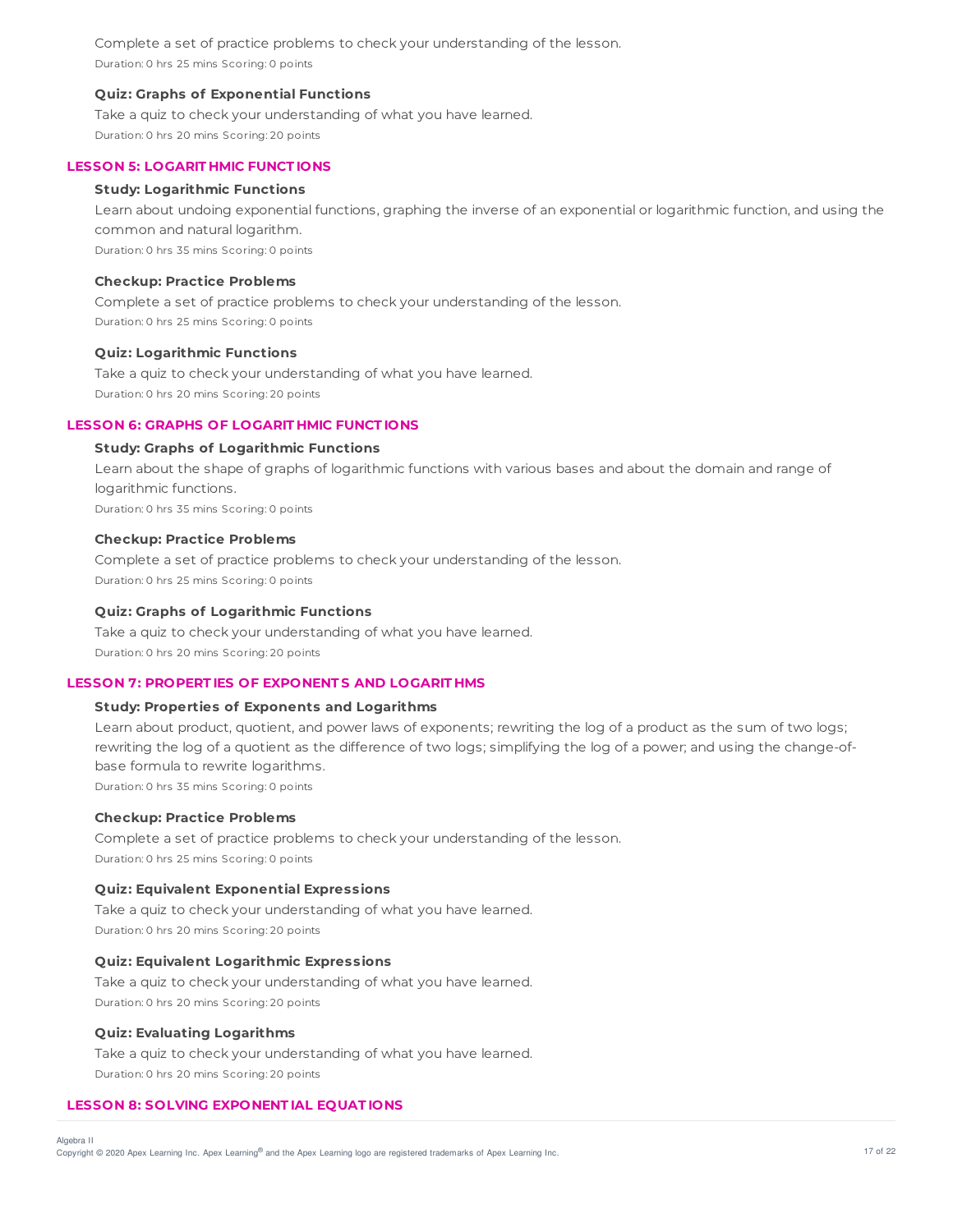### **Study: Solving Exponential Equations**

Learn about using ordinary algebra and the properties of logarithms to solve exponential equations. Answer questions inspired by the classic chessboard problem. Duration: 0 hrs 35 mins Scoring: 0 points

#### **Checkup: Practice Problems**

Complete a set of practice problems to check your understanding of the lesson. Duration: 0 hrs 25 mins Scoring: 0 points

### **Quiz: Solving Exponential Equations**

Take a quiz to check your understanding of what you have learned. Duration: 0 hrs 20 mins Scoring: 20 points

### **LESSON 9: SOLVING LOGARIT HMIC EQUAT IONS**

## **Study: Solving Logarithmic Equations**

Learn about using ordinary algebra and the definition of a logarithm to solve logarithmic equations. Answer questions about energy in earthquakes. Duration: 0 hrs 35 mins Scoring: 0 points

### **Checkup: Practice Problems**

Complete a set of practice problems to check your understanding of the lesson. Duration: 0 hrs 25 mins Scoring: 0 points

### **Quiz: Solving Logarithmic Equations**

Take a quiz to check your understanding of what you have learned. Duration: 0 hrs 20 mins Scoring: 20 points

### **LESSON 10: APPLICAT IONS OF LOGARIT HMS**

## **Study: Applications of Logarithms**

Solve application problems involving exponential and logarithmic expressions. Duration: 0 hrs 35 mins

### **Checkup: Practice Problems**

Complete a set of practice problems to check your understanding of the lesson. Duration: 0 hrs 25 mins

### **Quiz: Applications of Logarithms**

Take a quiz to check your understanding of what you have learned. Duration: 0 hrs 20 mins Scoring: 20 points

## **LESSON 11: COMPARING AND ANALYZING FUNCT ION T YPES**

# **Study: Comparing and Analyzing Function T ypes**

Apply transformations to a variety of function families. Duration: 0 hrs 35 mins Scoring: 0 points

### **Checkup: Practice Problems**

Complete a set of practice problems to check your understanding of the lesson. Duration: 0 hrs 25 mins Scoring: 0 points

### **Quiz: Comparing and Analyzing Function T ypes**

Take a quiz to check your understanding of what you have learned. Duration: 0 hrs 20 mins Scoring: 20 points

### **LESSON 12: EXPONENT IAL AND LOGARIT HMIC FUNCT IONS WRAP-UP**

### **Review: Exponential and Logarithmic Functions**

Check your understanding of the unit. Duration: 0 hrs 25 mins

#### **T est (CS): Exponential and Logarithmic Functions**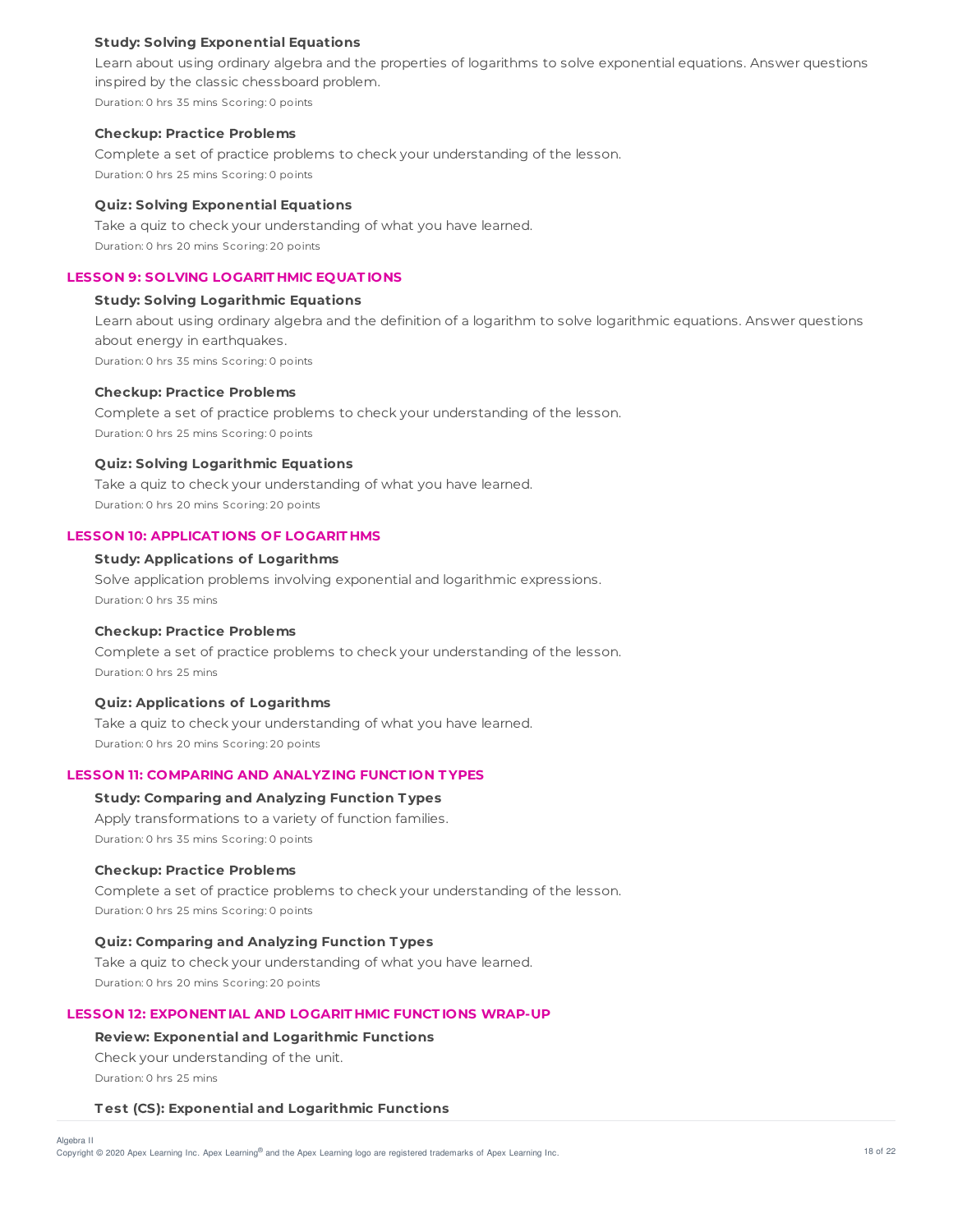Take a computer-scored test to check what you have learned in this unit. Duration: 0 hrs 40 mins Scoring: 50 points

# **UNIT 10: STATISTICAL ANALYSIS**

### **LESSON 1: USING DAT A T O MAKE INFERENCES**

### **Study: Using Data to Make Inferences**

This lesson introduces the process for making inferences based on statistics. Students will learn how to use data to estimate population means and proportions, and understand the differences among sample surveys, experiments, and observational studies. Students will also evaluate reports based on data. Duration: 0 hrs 35 mins Scoring: 0 points

### **Checkup: Practice Problems**

Complete a set of practice problems to check your understanding of the lesson. Duration: 0 hrs 25 mins Scoring: 0 points

### **Quiz: Using Data to Make Inferences**

Take a quiz to check your understanding of what you have learned. Duration: 0 hrs 20 mins Scoring: 20 points

### **LESSON 2: USING PROBABILIT Y T O MAKE DECISIONS**

### **Study: Using Probability to Make Decisions**

This lesson introduces basic probability concepts. Students will use probability to analyze strategies and to make fair decisions. Duration: 0 hrs 35 mins Scoring: 0 points

#### **Checkup: Practice Problems**

Complete a set of practice problems to check your understanding of the lesson. Duration: 0 hrs 25 mins Scoring: 0 points

### **Quiz: Using Probability to Make Decisions**

Take a quiz to check your understanding of what you have learned. Duration: 0 hrs 20 mins Scoring: 20 points

### **LESSON 3: SIMULAT ION AND MODELING WIT H DAT A**

### **Study: Simulation and Modeling with Data**

This lesson shows students how to model (simulate) events using probability. Students will use tools such as random numbers and coin tosses in designing a simulation, and calculate estimated probabilities using the simulation results. Duration: 0 hrs 35 mins Scoring: 0 points

#### **Checkup: Practice Problems**

Complete a set of practice problems to check your understanding of the lesson. Duration: 0 hrs 25 mins Scoring: 0 points

#### **Quiz: Simulation and Modeling with Data**

Take a quiz to check your understanding of what you have learned.

Duration: 0 hrs 20 mins Scoring: 20 points

### **LESSON 4: T HE NORMAL DIST RIBUT ION**

### **Study: T he Normal Distribution**

Student will use the mean and standard deviation of a data set to fit it to a normal distribution and to estimate population percentages. Duration: 0 hrs 35 mins Scoring: 0 points

### **Checkup: Practice Problems**

Complete a set of practice problems to check your understanding of the lesson. Duration: 0 hrs 25 mins Scoring: 0 points

### **Quiz: T he Normal Distribution**

Algebra II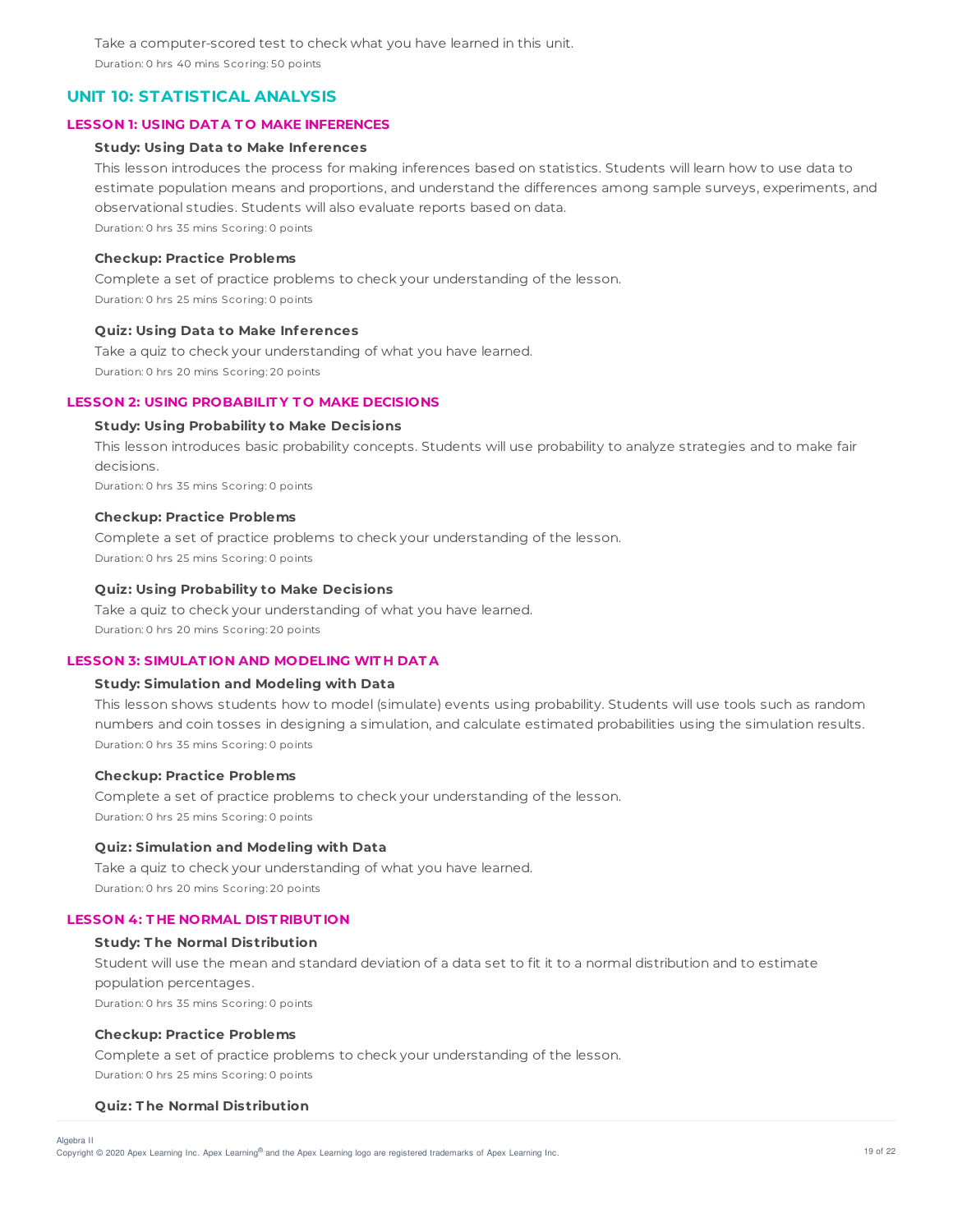Take a quiz to check your understanding of what you have learned. Duration: 0 hrs 20 mins Scoring: 20 points

### **Journal: Cell Phone Battery Life**

Evaluate the design and results of an experiment with a peer. Duration: 0 hrs 30 mins Scoring: 20 points

# **LESSON 5: MARGIN OF ERROR AND CONFIDENCE INT ERVALS**

### **Study: Margin of Error and Confidence Intervals**

Students will learn how to use sample data to calculate and interpret a margin of error and confidence interval for a population mean or proportion. Duration: 0 hrs 35 mins Scoring: 0 points

## **Checkup: Practice Problems**

Complete a set of practice problems to check your understanding of the lesson. Duration: 0 hrs 25 mins Scoring: 0 points

### **Quiz: Margin of Error and Confidence Intervals**

Take a quiz to check your understanding of what you have learned. Duration: 0 hrs 20 mins Scoring: 20 points

### **LESSON 6: ST AT IST ICAL ANALYSIS WRAP-UP**

### **Review: Statistical Analysis**

Check your understanding of the unit. Duration: 0 hrs 25 mins Scoring: 0 points

### **T est (CS): Statistical Analysis**

Take a computer-scored test to check what you have learned in this unit. Duration: 0 hrs 40 mins Scoring: 50 points

# **UNIT 11: TRIGONOMETRY**

# **LESSON 1: RIGHT T RIANGLE T RIGONOMET RY**

#### **Study: Right T riangle T rigonometry**

This lesson will show you how to find trigonometric ratios (sine, cosine, and tangent) of angles in a right triangle and to use these to find the side lengths and angles. The lesson includes solving real-world problems using right triangle trigonometry.

Duration: 0 hrs 35 mins

### **Checkup: Practice Problems**

Complete a set of practice problems to check your understanding of the lesson. Duration: 0 hrs 25 mins

### **Quiz: Right T riangle T rigonometry**

Take a quiz to check your understanding of what you have learned. Duration: 0 hrs 20 mins Scoring: 20 points

### **LESSON 2: ANGLES AND RADIANS**

### **Study: Angles and Radians**

This lesson introduces students to radian measures of angles. They will identify various types of angles and convert their measures between degrees and radians. Students will also learn about negative and coterminal angles. Duration: 0 hrs 35 mins

#### **Checkup: Practice Problems**

Complete a set of practice problems to check your understanding of the lesson. Duration: 0 hrs 25 mins

### **Quiz: Angles and Radians**

Algebra II

Take a quiz to check your understanding of what you have learned.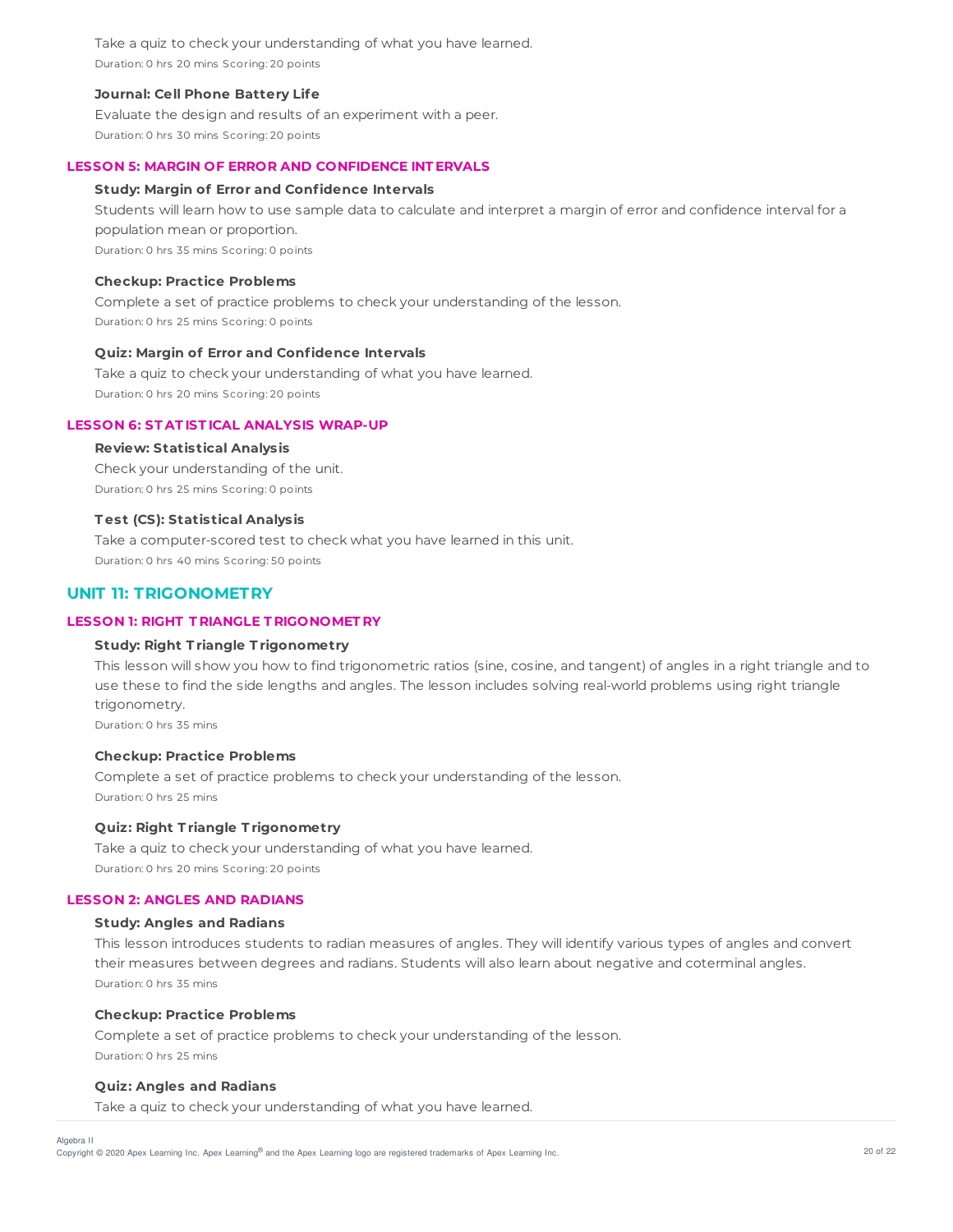### **LESSON 3: T RIGONOMET RIC RAT IOS AND T HE UNIT CIRCLE**

### **Study: T rigonometric Ratios and the Unit Circle**

In this lesson, students find trigonometric ratios for angles of special right triangles in the unit circle. By placing right triangles in quadrant I of the unit circle and identifying their side lengths, students can define these trigonometric ratios as well as the terminal point of the angle. Students also identify terminal points and angles for the other quadrants using the quadrant I angles as reference angles.

Duration: 0 hrs 35 mins

### **Checkup: Practice Problems**

Complete a set of practice problems to check your understanding of the lesson. Duration: 0 hrs 25 mins

### **Quiz: T rigonometric Ratios and the Unit Circle**

Take a quiz to check your understanding of what you have learned. Duration: 0 hrs 20 mins Scoring: 20 points

### **LESSON 4: T RIGONOMET RIC RAT IOS FOR ANY ANGLE**

### **Study: T rigonometric Ratios for Any Angle**

In this lesson, students will apply what they learned in the previous lessons to find trigonometric ratios for any angle. Students will find the exact value of sine, cosine, or tangent of an angle using a reference angle, and will use the Pythagorean identity to find the values of trigonometric ratios. Duration: 0 hrs 35 mins Scoring: 0 points

#### **Checkup: Practice Problems**

Complete a set of practice problems to check your understanding of the lesson. Duration: 0 hrs 25 mins Scoring: 0 points

### **Quiz: T rigonometric Ratios for Any Angle**

Take a quiz to check your understanding of what you have learned. Duration: 0 hrs 20 mins Scoring: 20 points

#### **LESSON 5: GRAPHS OF T RIGONOMET RIC FUNCT IONS**

### **Study: Graphs of T rigonometric Functions**

Students will graph each of the six trigonometric functions and identify the key characteristics of each parent function. The reciprocal functions are introduced in this lesson. Duration: 0 hrs 35 mins

#### **Checkup: Practice Problems**

Complete a set of practice problems to check your understanding of the lesson. Duration: 0 hrs 25 mins

### **Quiz: Graphs of T rigonometric Functions**

Take a quiz to check your understanding of what you have learned. Duration: 0 hrs 20 mins Scoring: 20 points

#### **LESSON 6: T RANSFORMAT IONS OF SINUSOIDS**

### **Study: T ransformations of Sinusoids**

This lesson covers transformations of the sine and cosine parent functions. Students will identify the effect of adding constants to the equations and graph the new functions. Students will also write and interpret real-world applications of sinusoids.

Duration: 0 hrs 35 mins

Algebra II

### **Checkup: Practice Problems**

Complete a set of practice problems to check your understanding of the lesson. Duration: 0 hrs 25 mins